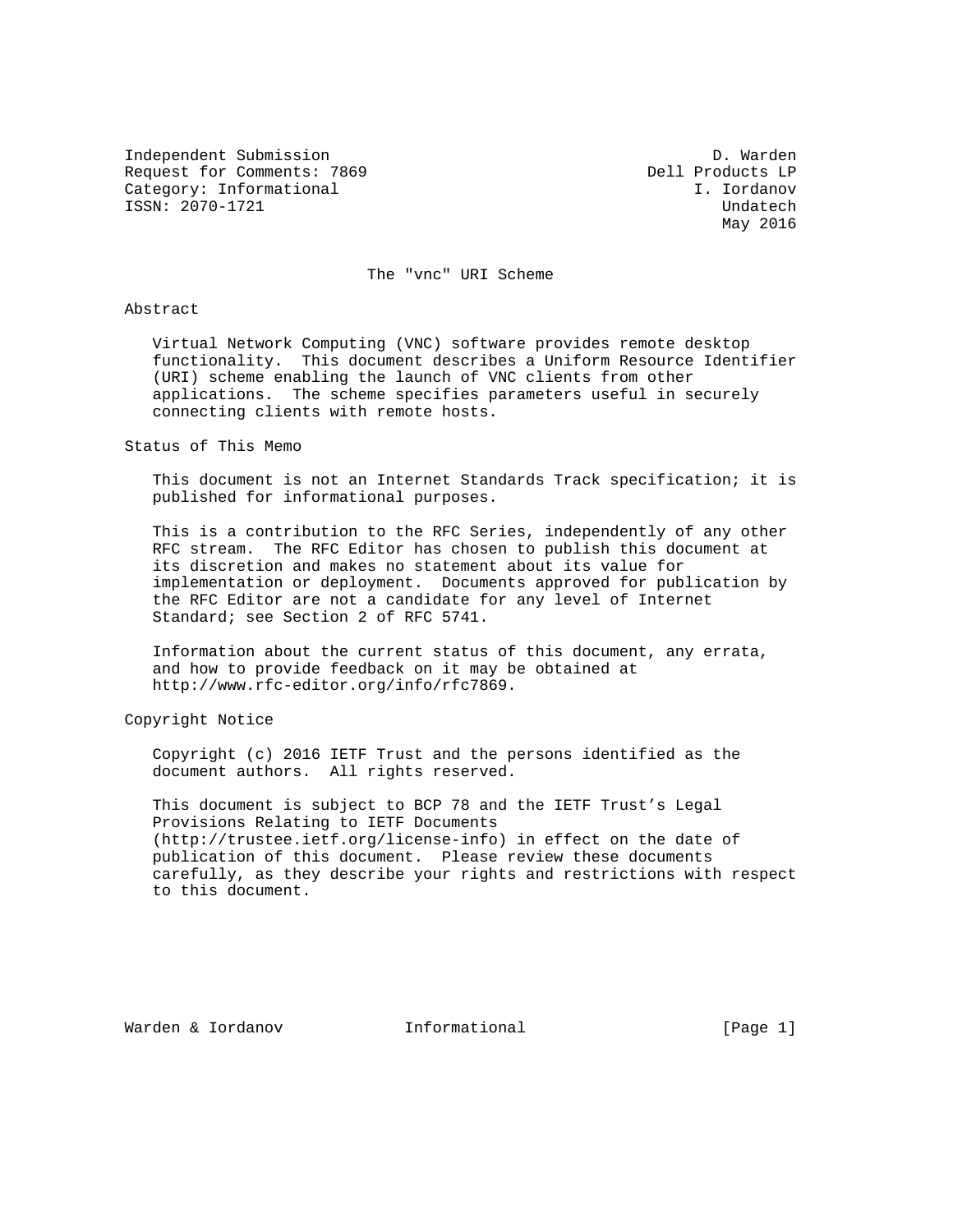| Table of Contents |
|-------------------|
|-------------------|

|  | 2.2.2. Connection Profile Matching 12       |
|--|---------------------------------------------|
|  |                                             |
|  | 2.3.1. The "Integrated SSH" Channel Type 12 |
|  | 2.3.2. The "Secure Tunnel" Channel Type 14  |
|  |                                             |
|  |                                             |
|  |                                             |
|  |                                             |
|  |                                             |
|  |                                             |
|  | 4.1                                         |
|  | 4.2. Remote Framebuffer Security Types 18   |
|  |                                             |
|  | 4.4. VNC URI Connection Channel Types 19    |
|  |                                             |
|  |                                             |
|  |                                             |
|  |                                             |
|  |                                             |
|  |                                             |
|  |                                             |
|  |                                             |
|  |                                             |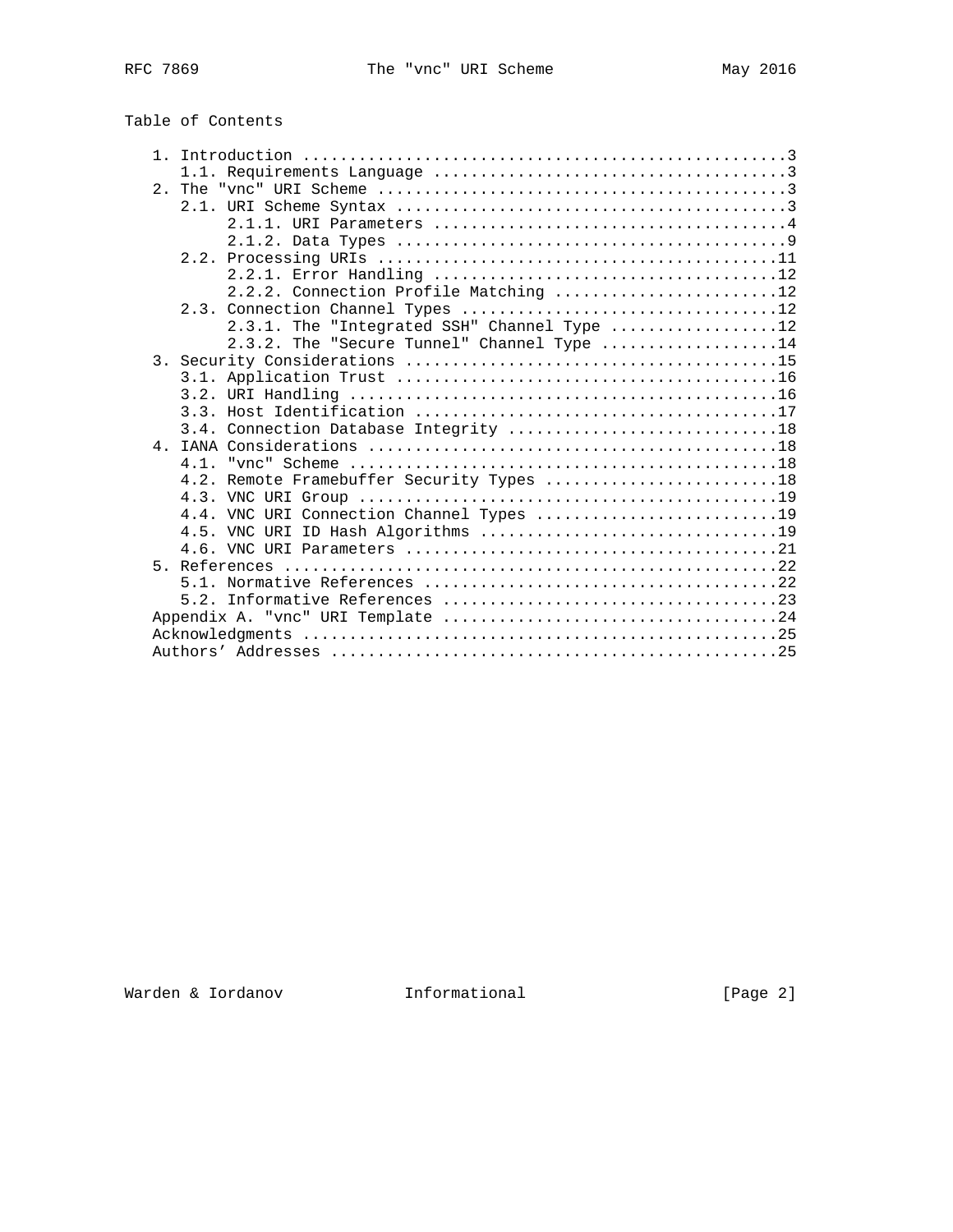# 1. Introduction

 Virtual Network Computing (VNC) clients are used to support remote desktop connectivity based on the Remote Framebuffer (RFB) Protocol [RFC6143]. It is often desirable to integrate such functionality with other software. However, the lack of a standard method for specifying VNC client parameters has limited such integration.

 The "vnc" Uniform Resource Identifier (URI) scheme specified in this document facilitates the launch of VNC clients from applications in browser-based, desktop, and mobile environments. Using this scheme, users and application vendors will be able to integrate remote desktop capabilities without being tied to a particular client.

 Remote desktop clients often store connection profiles in a local connection database. By associating connections specified in a URI with those stored in a database, client-specific options can be automatically applied to a connection launched from another application, even when that application is unaware of those options.

 Connections to VNC servers are often secured using mechanisms including Transport Layer Security / Secure Sockets Layer (TLS/SSL) tunneling [RFC5246] and Secure Shell (SSH) [RFC4251] tunneling, which are outside the scope of the RFB protocol. Defining the behavior of these client-integrated security options enables their use with "vnc" URIs.

## 1.1. Requirements Language

 The key words "MUST", "MUST NOT", "REQUIRED", "SHALL", "SHALL NOT", "SHOULD", "SHOULD NOT", "RECOMMENDED", "MAY", and "OPTIONAL" in this document are to be interpreted as described in RFC 2119 [RFC2119].

 In this document, these words will appear with that interpretation only when in ALL CAPS. Lowercase uses of these words are not to be interpreted as carrying the significance described in RFC 2119.

2. The "vnc" URI Scheme

#### 2.1. URI Scheme Syntax

 The normative syntax of the "vnc" URI is defined in the <vnc-uri> rule in the following syntax specification. This specification uses the Augmented Backus-Naur Form (ABNF) as described in [RFC5234]. The "vnc" URI conforms to the generic URI syntax specified in [RFC3986]. The <userinfo>, <host>, <port>, <unreserved>, and <pct-encoded> rules are defined in [RFC3986].

Warden & Iordanov Informational [Page 3]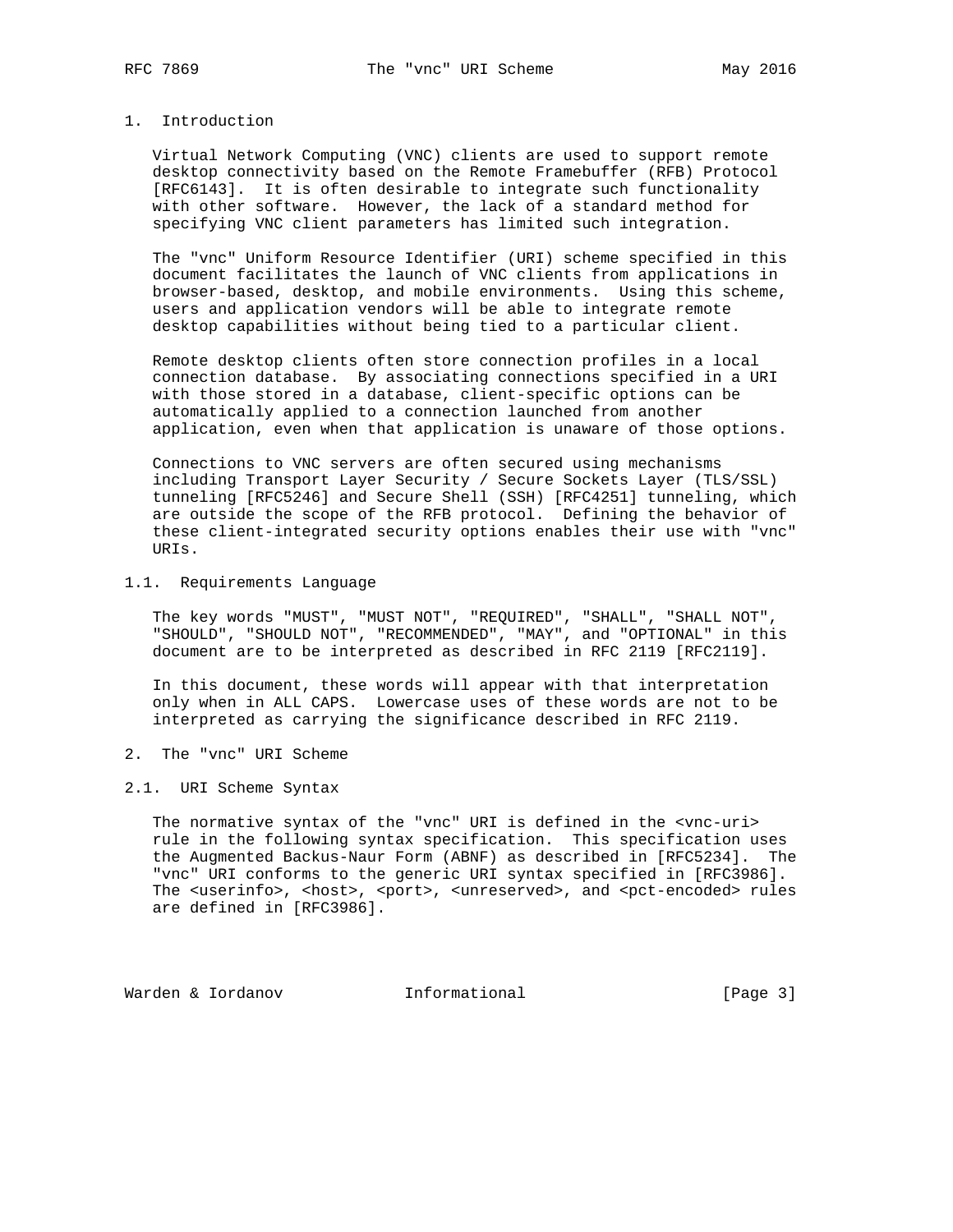```
 vnc-uri = "vnc://" [ userinfo "@" ] [ host [ ":" port ] ]
           [ "?" [ vnc-params ] ]
 vnc-params = param "=" value *("&" param "=" value) ["&"]
param = 1*(param-char)value = *( param-char ) param-char = unreserved / pct-encoded / unreserved-symbols
 unreserved-symbols = ":" / "/" / "@" / "!" / "$" / "'"
                      / "(" / ")" / "*" / "," / ";"
```
The "?", "=", and " $\&$ " characters are used to delimit VNC parameters and must be percent-encoded when representing a data octet as specified in [RFC3986]. Within the <vnc-params> portion of a "vnc" URI, the <unreserved-symbols> do not have special meaning and need not be percent-encoded when representing a data octet.

A "vnc" URI has the general form:

vnc://host:port?param1=value1&param2=value2...

 The host information and each parameter value specify information used in establishing or operating the remote desktop session as specified in Section 2.1.1.

For example:

vnc://10.0.0.1:5901?VncPassword=secret&SecurityType=2

 This example indicates a VNC connection to the host at IP "10.0.0.1" on port "5901" with VNC password "secret" using the VNC Authentication security type.

2.1.1. URI Parameters

 A description of host information and URI parameters is provided in this section. Information on the constraints of various data types is provided in Section 2.1.2. All parameters are considered optional; however, a client will not be able to connect without sufficient information.

 A parameter without a specified default value indicates that no default value is implied by this URI scheme; however, VNC clients can apply implementation-dependent default behaviors otherwise consistent with this document.

Warden & Iordanov Informational [Page 4]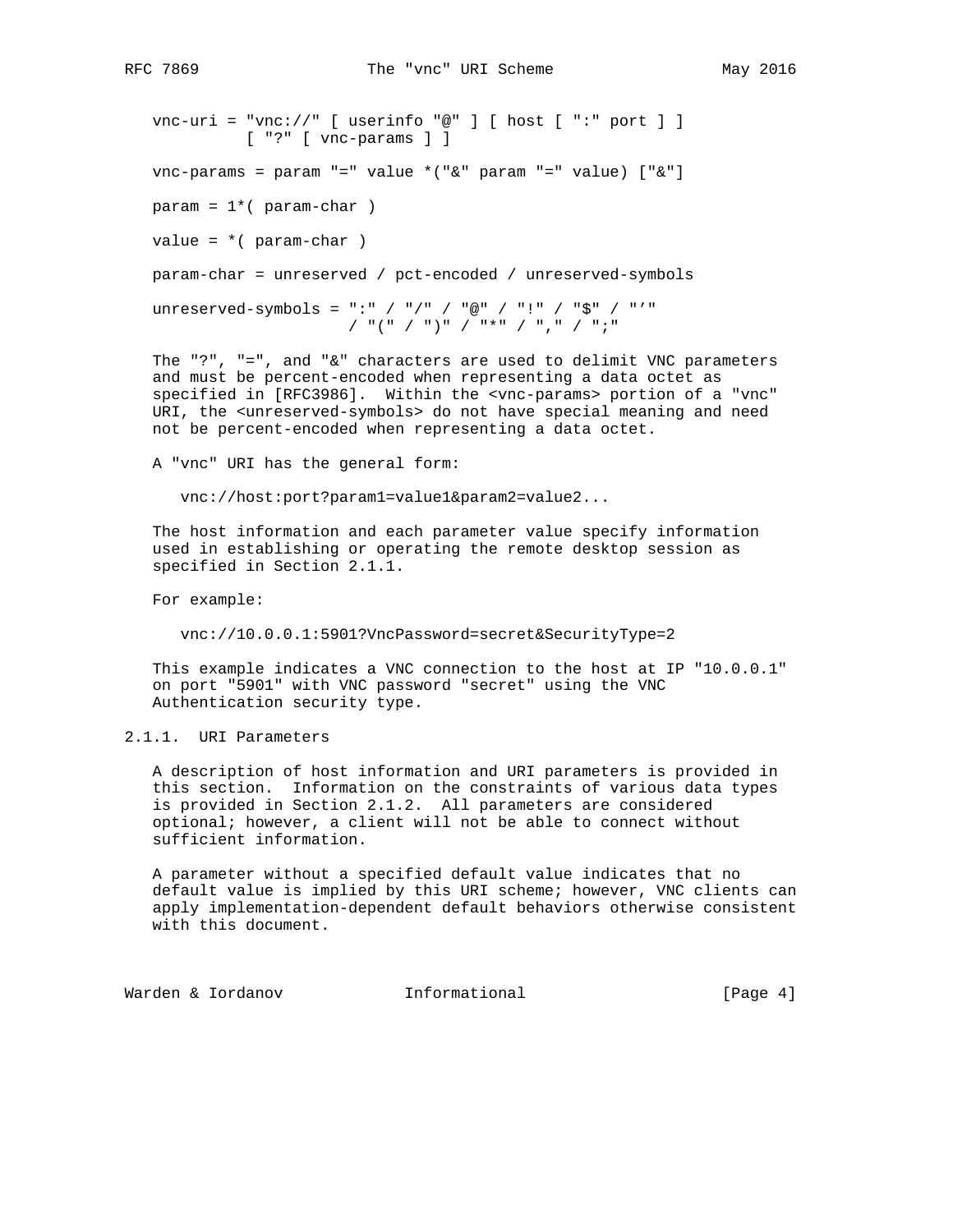The <userinfo> value is deprecated and processed only in an implementation-specific manner. The <userinfo> component MUST NOT be generated in an environment where a client supporting an updated URI format is expected to be available. When processing a URI value from an untrusted source, VNC clients SHOULD alert the user in order to mitigate the risk that the URI is constructed to obscure the identity of the remote host unless the URI can be validated or backwards compatibility considerations make an alert impractical.

The <host> and <port> values in the "vnc" URI specify the address of the VNC server on the remote host:

| Name | Type   | Description               | Default |
|------|--------|---------------------------|---------|
| host | string | VNC server hostname or IP | none    |
| port | ushort | VNC server port           | 5900    |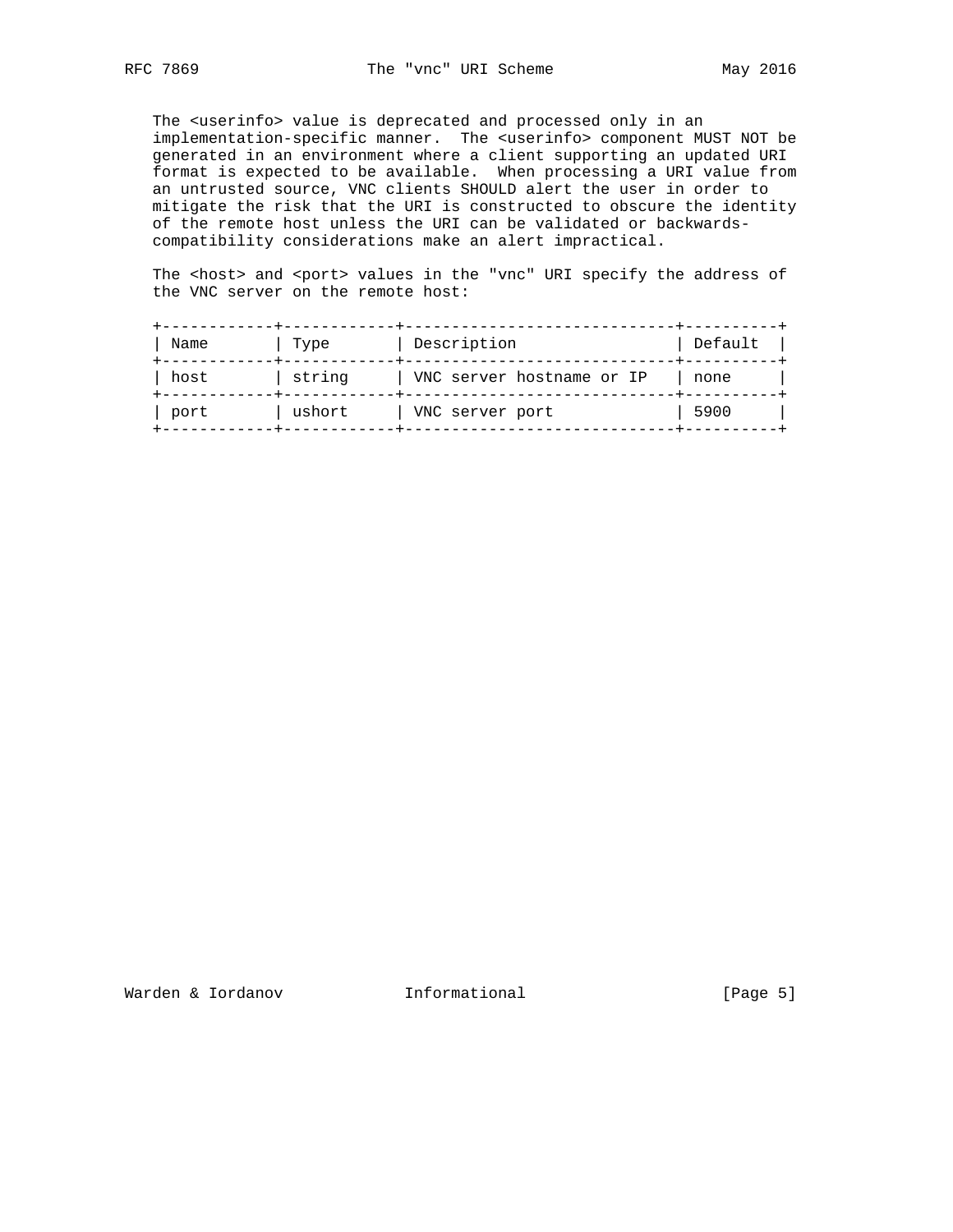The "vnc" URI parameter values specify remote desktop connection or session properties, including aspects of client operation, usability, and security as specified in the table below:

| Name                     | Type                      | Description                                          | Default       |
|--------------------------|---------------------------|------------------------------------------------------|---------------|
| ConnectionName           | string                    | Name of connection profile                           | none          |
| VncUsername              | string                    | VNC server username                                  | none          |
| VncPassword              | string                    | VNC server password                                  | none          |
| SecurityType             | enum<br><rfbsec></rfbsec> | RFB security type used                               | none          |
| ChannelType              | enum<br><chan></chan>     | Connection channel type                              | none          |
| SshHost                  | string                    | SSH server hostname or IP                            | <host></host> |
| SshPort                  | ushort                    | SSH server port                                      | 22            |
| SshUsername              | string                    | SSH username                                         | none          |
| SshPassword              | string                    | SSH password                                         | none          |
| IdHashAlgorithm          | enum<br><idhash></idhash> | Hash algorithm used with<br>"IdHash" parameter       | none          |
| IdHash                   | string<br><hex></hex>     | Expected hash of remote<br>public key or certificate | none          |
| ColorLevel               | enum<br><clevel></clevel> | Client color depth/mode                              | none          |
| ViewOnly                 | boolean                   | Client is view only                                  | false         |
| SaveConnection   boolean |                           | Store connection info                                | none          |
|                          |                           |                                                      |               |

# o ConnectionName, SaveConnection

 "ConnectionName" is used to identify a connection profile in both the launching application and VNC client. Profiles are applied as described in Section 2.2.2. If omitted, the client MAY generate a name based on the host, port, and/or other parameters. The VNC client MAY normalize the name as required.

Warden & Iordanov **Informational Marden & Iordanov Informational [Page 6]**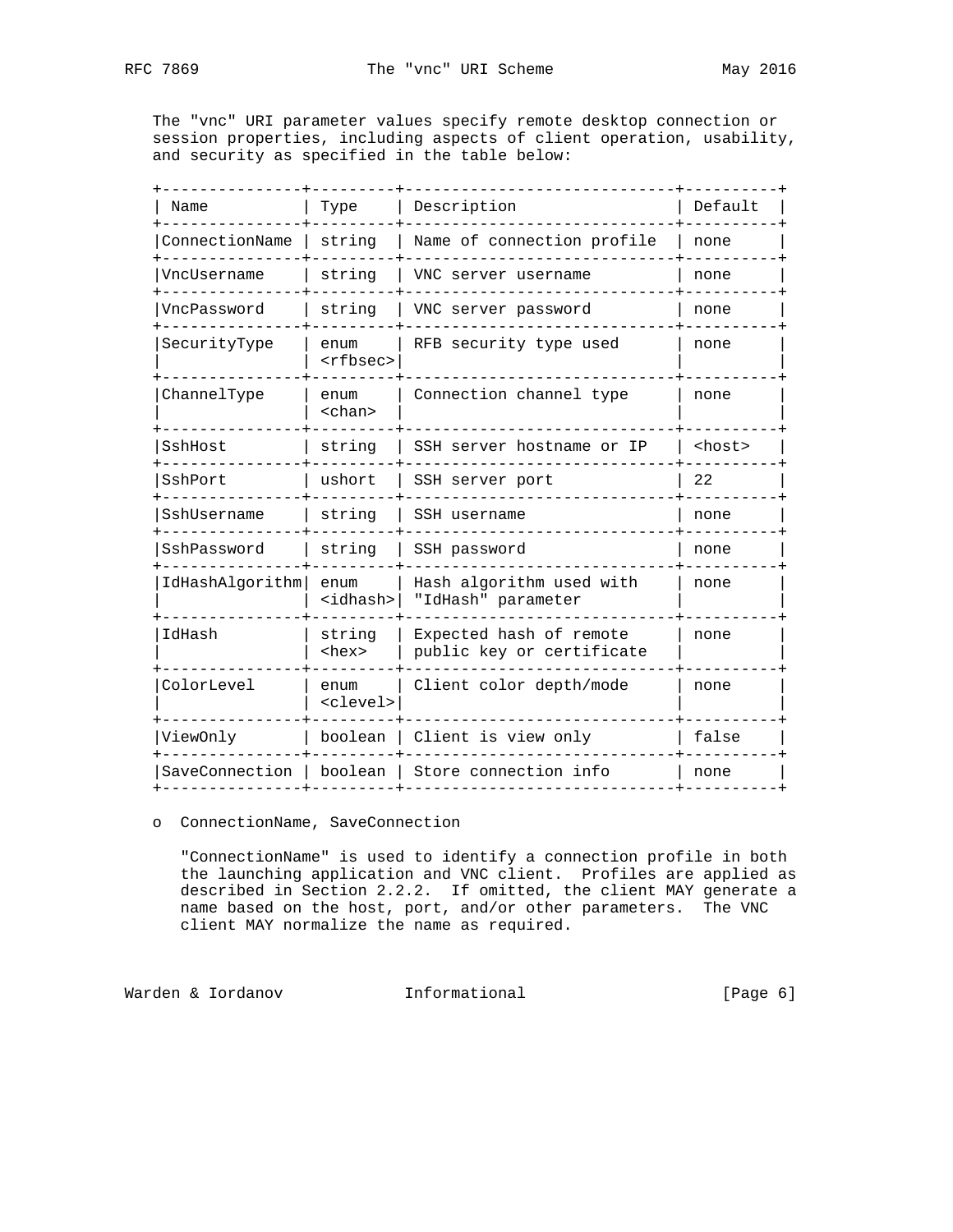If true, "SaveConnection" indicates a connection profile should be created or updated and stored in the client connection database. If false, no profile should be updated or persisted.

o VncUsername, VncPassword, SecurityType

 The "SecurityType" parameter indicates which RFB security type applies to the connection. RFB security types are recorded in the IANA "Remote Framebuffer Security Types" registry created by [RFC6143]. The VNC client will use this information to determine which parameters are required and establish the connection.

 VNC clients can sometimes automatically negotiate a security type with a server. Specifying the security type controls the security negotiation. Specifying the security type also allows a client to prompt for necessary security parameters prior to establishing a connection. Parameters may take time to enter on mobile clients and could otherwise result in timeouts and/or security lockouts. If the specified type is not supported by the server, an error SHOULD be indicated as described in Section 2.2.1.

 "VncUsername" and "VncPassword" are used when applicable to authenticate to the VNC server using the specified "SecurityType". Since passwords often contain arbitrary characters, they will often require percent encoding.

o ChannelType

 "ChannelType" specifies the transport stream used to carry connection data. This allows a client to initiate a connection using a secure transport protocol such as SSH prior to connecting to the VNC server socket. Use of this value in the context of the "Integrated SSH" and "Secure Tunnel" channel types is provided in Section 2.3.

o SshHost, SshPort, SshUsername, SshPassword

 The SSH parameters are intended for use with the "Integrated SSH" channel type described in Section 2.3.1. These parameters can also be used with any future SSH-based channel types. Since passwords often contain arbitrary characters, they will often require percent encoding.

Warden & Iordanov Informational [Page 7]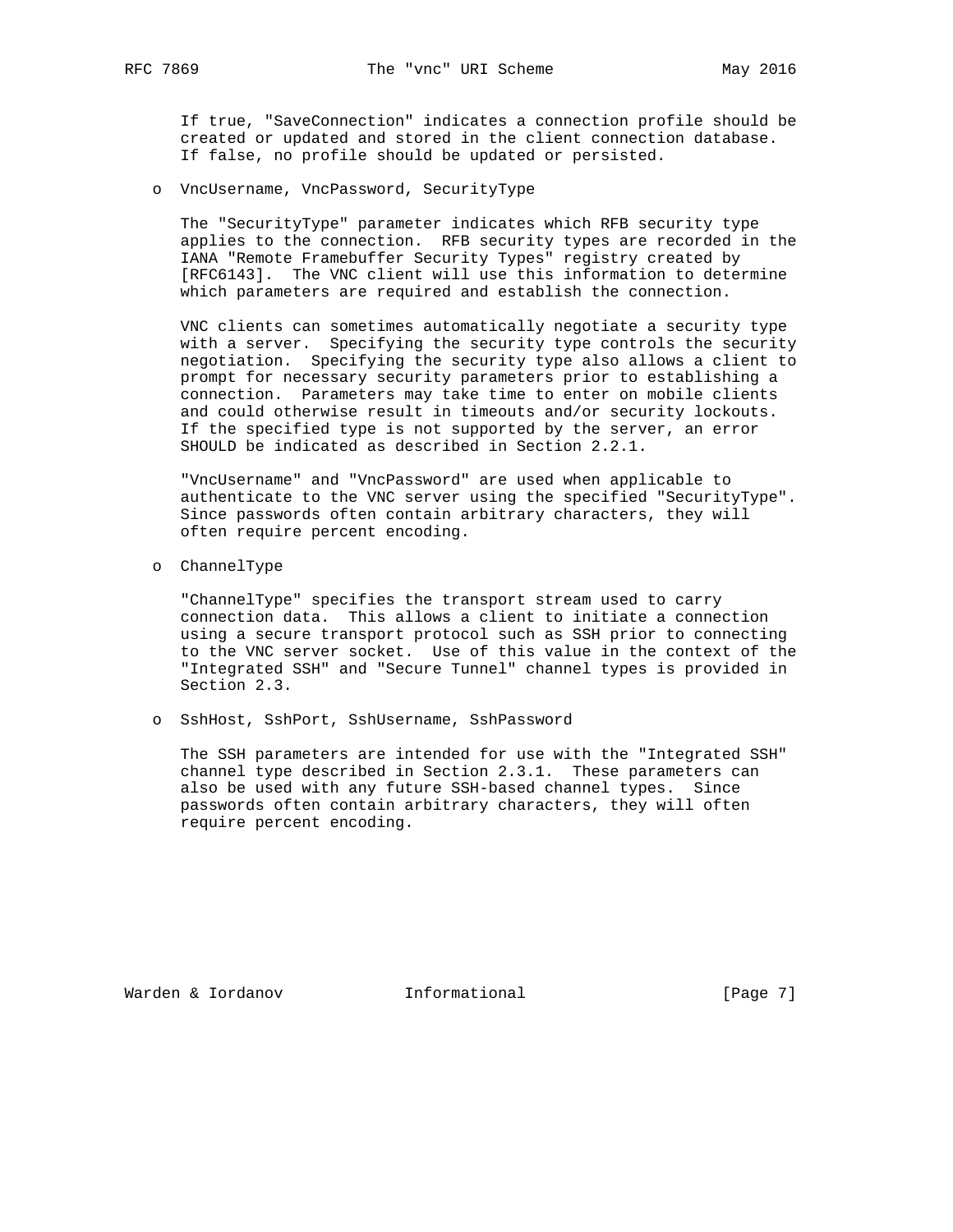o IdHashAlgorithm, IdHash

 The "IdHashAlgorithm" and "IdHash" values are used to verify the expected identity of the remote system based on its public key or certificate. Use of these values in the context of the "Integrated SSH" and "Secure Tunnel" channel types is provided in Section 2.3.

o ColorLevel

 The "ColorLevel" parameter specifies the color model to use for data transfer and display as specified in Section 2.1.2. If the requested color model is unsupported, the behavior is implementation dependent.

o ViewOnly

 If "ViewOnly" is true, the VNC client SHOULD operate in a display only mode and refrain from sending input data including KeyEvent, PointerEvent, and ClientCutText messages specified in Section 7.5 of [RFC6143] unless this mode is unsupported by the client.

 Parameter names SHOULD be provided in the case specified in this document; however, for compatibility, clients SHOULD accept parameters in a case-insensitive manner. Values SHALL be interpreted in a case-sensitive manner, unless otherwise noted.

 Additional parameters likely to be useful with multiple VNC clients can be added to the "VNC URI Parameters" registry as specified in Section 4.6 of this document. Individual clients MAY support parameters specific to that client. VNC clients supporting application-specific parameters SHOULD include a distinguishing prefix within the parameter name, such as the name of the application package specified in source code except when precluded by compatibility constraints. For example:

vnc://?com.dell.vncclient.ScreenMode=2&

 It can also be expected that clients will maintain backward compatibility with legacy URI formats and parameters.

 Legacy software applications respond to "vnc" URIs in different ways and may fail to behave as expected. It is advisable to test "vnc" URIs with specific applications or consult application-specific documentation.

Warden & Iordanov Informational [Page 8]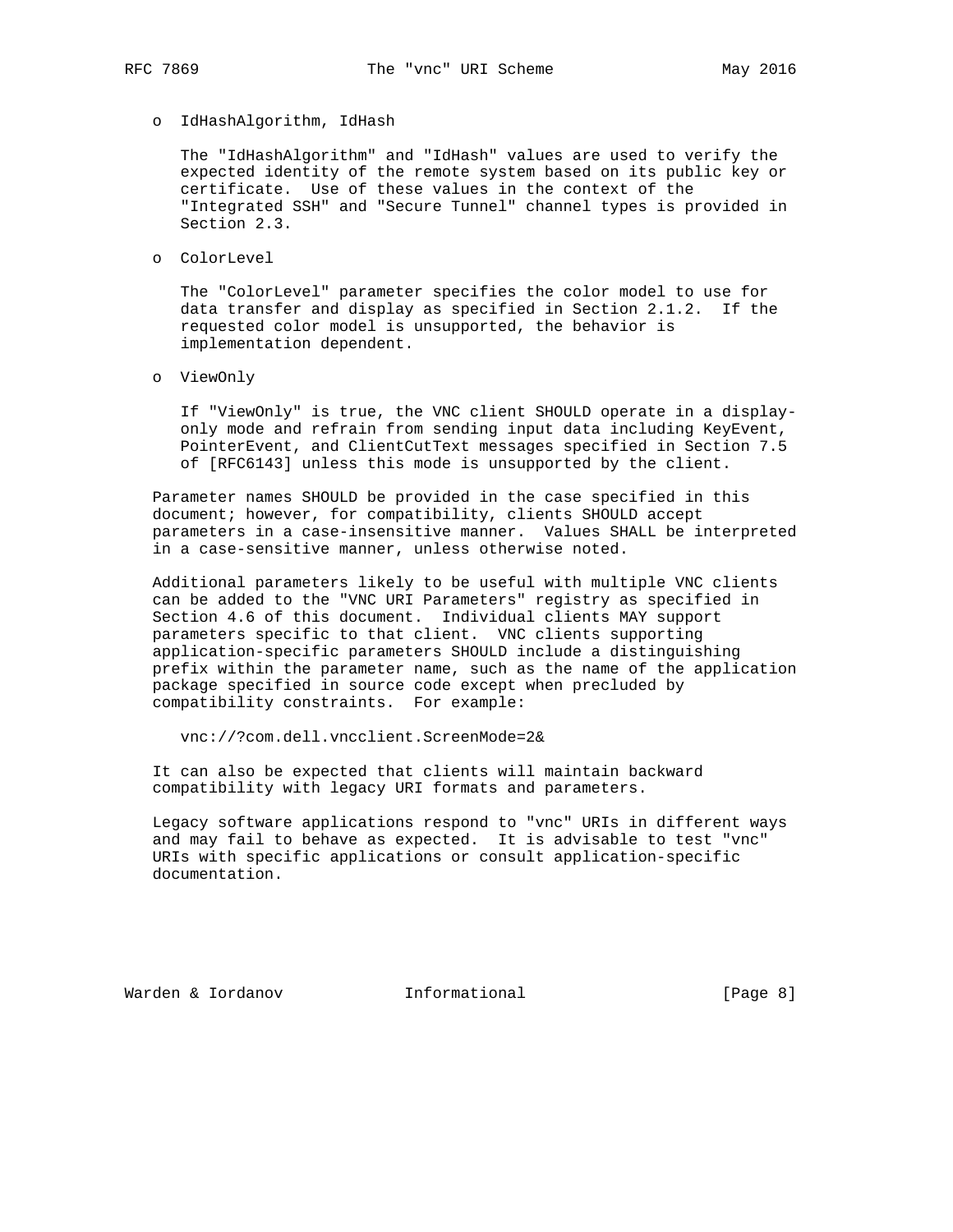# 2.1.2. Data Types

 "vnc" URIs can be percent-encoded as specified in [RFC3986] and MUST be decoded. After decoding, the following type constraints and semantics apply:

o string

 Values of "string" type are UTF-encoded strings as specified in [RFC3629].

 The "string<hex>" subtype used in the "IdHash" consists of colon delimited ":" octets displayed in hexadecimal. For example:

5D:D2:39:57

Comparison of "string<hex>" values SHALL be case insensitive; however, the uppercase notation is preferred for readability.

o enum

 The "enum" types consist of specific enumerated subtypes and are represented by their decimal value.

 The "enum<rfbsec>" values represent an RFB security type included in the IANA "Remote Framebuffer Security Types" registry created by [RFC6143].

 "enum<chan>" values represent connection channel types listed in the "VNC URI Connection Channel Types" registry created by Section 4.4 of this document. Initial values are:

| Value | Description    |  |
|-------|----------------|--|
|       | Standard TCP   |  |
| 23    | Secure Tunnel  |  |
| 24    | Integrated SSH |  |

 The "Standard TCP" channel type represents a generic TCP connection. The "Secure Tunnel" and "Integrated SSH" [RFC4252] channel types are described in Section 2.3.

Warden & Iordanov Informational [Page 9]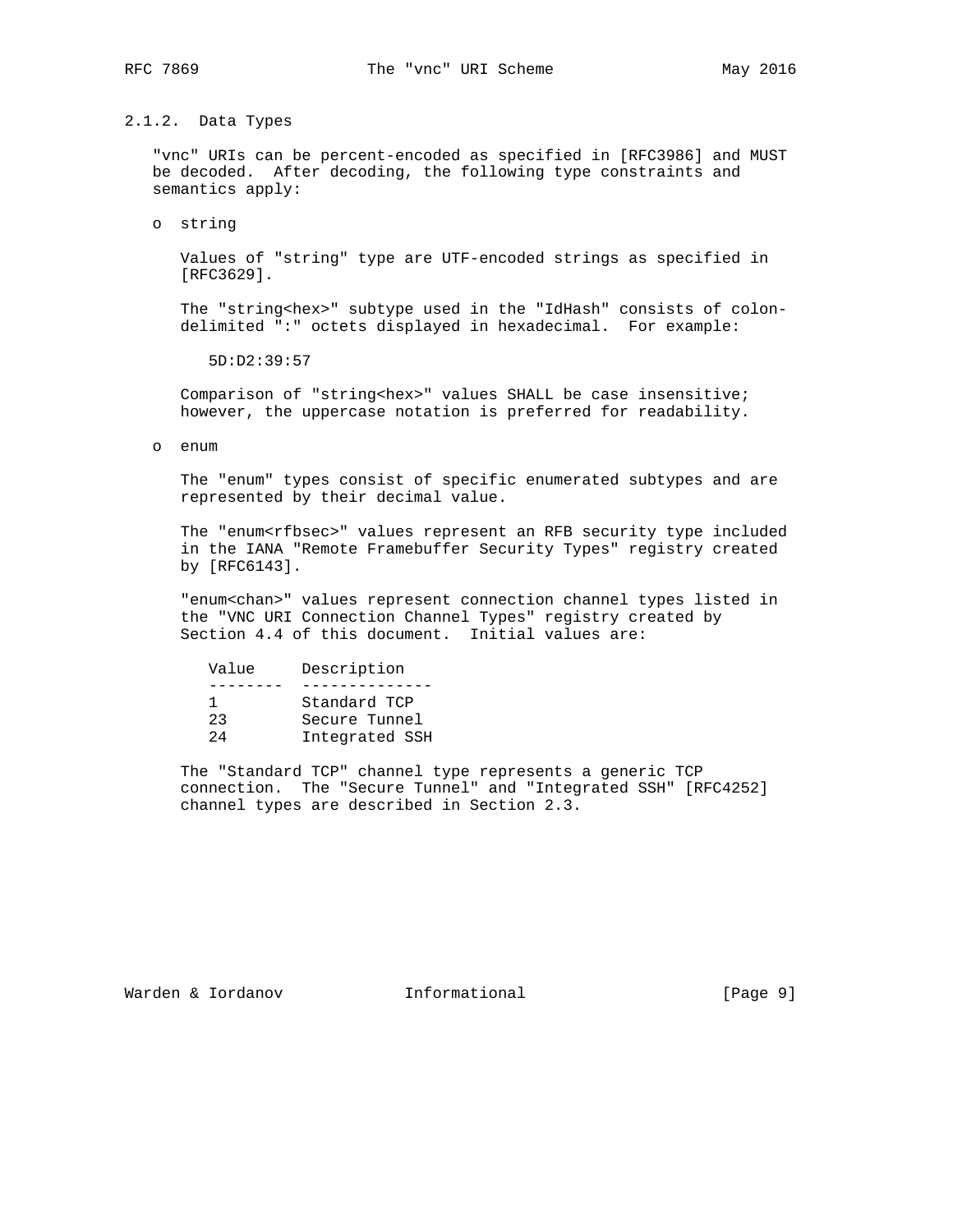Values of the "enum<idhash>" parameter represent secure hash algorithms in the "VNC URI Hash Algorithms" registry created by Section 4.5 of this document. The initial values include:

| Value | Description |
|-------|-------------|
|       |             |
|       | MD5         |
|       | SHA1        |
|       | SHA256      |

 The MD5 algorithm is described in [RFC1321]. The SHA-1 and SHA-256 algorithms are described in [SHS].

 Values of the "enum<clevel>" subtype represent a color level. In the table below, the columns have the meaning specified in Section 7.4 of [RFC6143]:

 BPP = bits-per-pixel TC = true-color-flag RM = red-max GM = green-max BM = blue-max RS = red-shift GS = green-shift BS = blue-shift

The values are:

| Value | Description     |    | BPP Depth TC RM |      |      | GM   | BM   |          | RS GS BS |     |
|-------|-----------------|----|-----------------|------|------|------|------|----------|----------|-----|
|       |                 |    |                 |      |      |      |      |          |          |     |
|       | Black and White | 8  | 3               | t.   |      |      |      |          |          |     |
| 2     | Grayscale       | 8  | 6               | t.   | -3   | 3    |      | 4        | 2        |     |
| 3     | 8 Colors        | 8  | 3               | t.   |      |      |      | 2        |          |     |
| 4     | 64 Colors       | 8  | 6               | t.   | -3   |      |      | 4        | 2        |     |
| 5     | 256 Colors      | 8  | 8               | $^+$ |      |      |      | $\Omega$ | 3        | -6  |
| 6     | 16-bit Color    | 16 | 16              | ÷    | 31   | 63   | 31   | 11       | 5        |     |
| 7     | 24-bit Color    | 32 | 24              | t.   | 255  | 255  | 255  | 16 8     |          | - 0 |
| 8     | 30-bit Color    | 32 | 30              |      | 1023 | 1023 | 1023 |          |          | 20  |

 A value of "t" indicates the true-color-flag should be set. The big-endian-flag (see Section 7.4 of [RFC6143]) should be set as required for the system.

o ushort

 The "ushort" values represent unsigned 16-bit integers expressed in decimal digits with value between 0-65535 inclusive.

Warden & Iordanov **Informational** [Page 10]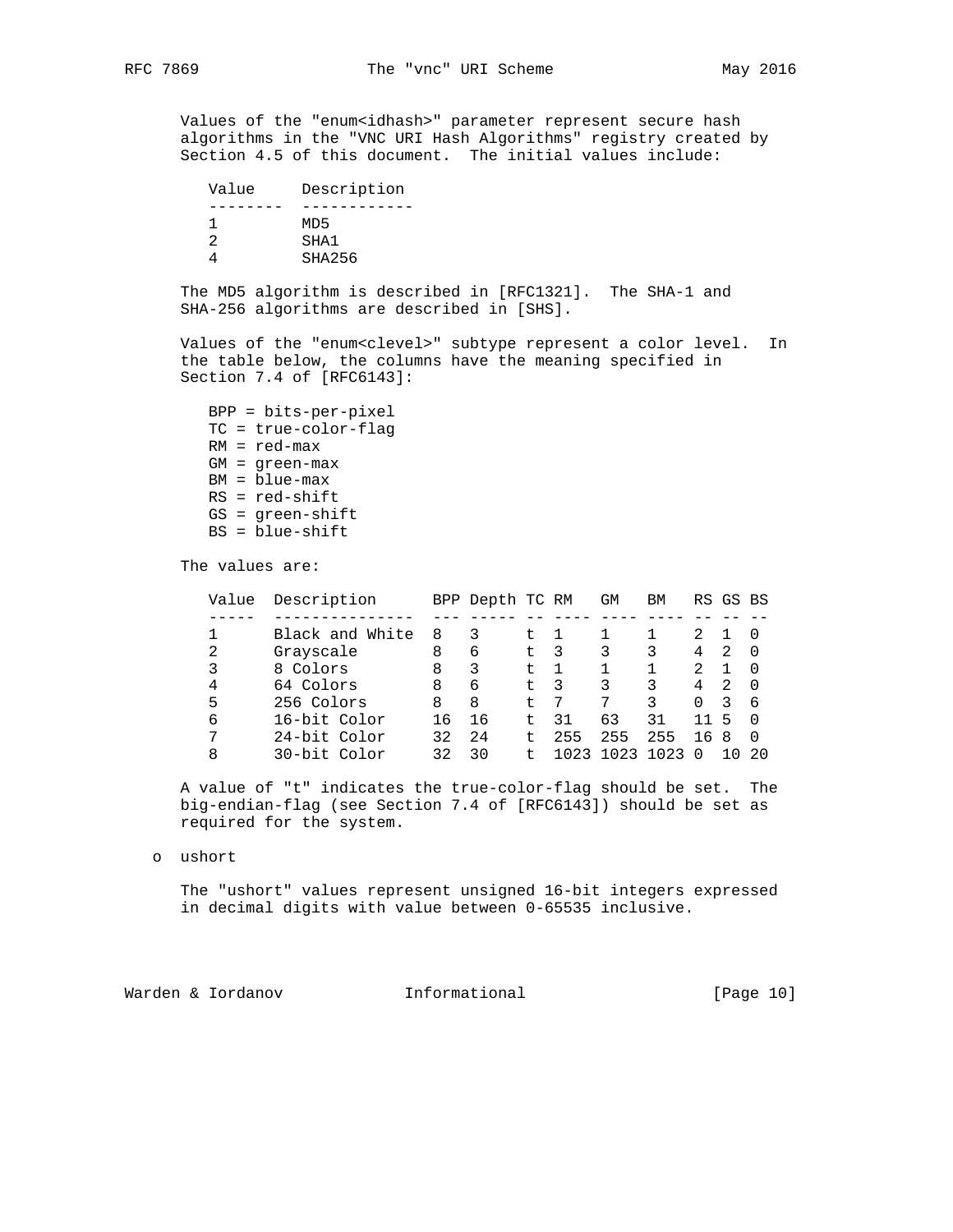o boolean

 "boolean" values represent conditions that are true or false and are represented as either "true" or "false" respectively. For maximum compatibility, clients SHOULD accept the value 1 as representing true values and 0 as representing false values. Clients SHOULD perform parsing of "boolean" values in a case insensitive manner.

An example "vnc" URI including several of these data types is:

 vnc://localhost:5900?ConnectionName=Server&SecurityType=2& IdHash=0D:3A:72:08:57:EA:4D:30&SaveConnection=false&

 Note the above example should be considered to be a contiguous string without line breaks or whitespace and is broken into multiple lines in this document for readability.

# 2.2. Processing URIs

 Conceptually, a "vnc" URI supports only a "VIEW" operation, indicating the user wishes to view the remote desktop accessible via the URI reference.

 In general, when a VNC client receives a "vnc" URI, it will initiate a remote desktop connection with the RFB protocol using the specified host information and parameter values. Initiating the connection using a connection channel mechanism such as those specified in Section 2.3 might require processing prior to establishing the RFB connection. A client MAY attempt to automatically discover or negotiate appropriate connection channel, security, or other parameter values.

 The process for negotiating security types is specified in [RFC6143]. Supported connection channels could be discovered by testing channel types to detect when a channel is successfully established. To best integrate with other applications, the VNC client SHOULD initiate the connection with minimal or no user intervention, whenever sufficient information is available and adequate security is preserved.

 Host information and parameter values may be provided through connection profiles. When a parameter value is not available from either a URI or a connection profile described in Section 2.2.2, the default value specified in Section 2.1.1 SHOULD be applied. If available parameters are not sufficient to establish a connection, the VNC client SHOULD present a session initiation data-entry screen.

Warden & Iordanov Informational [Page 11]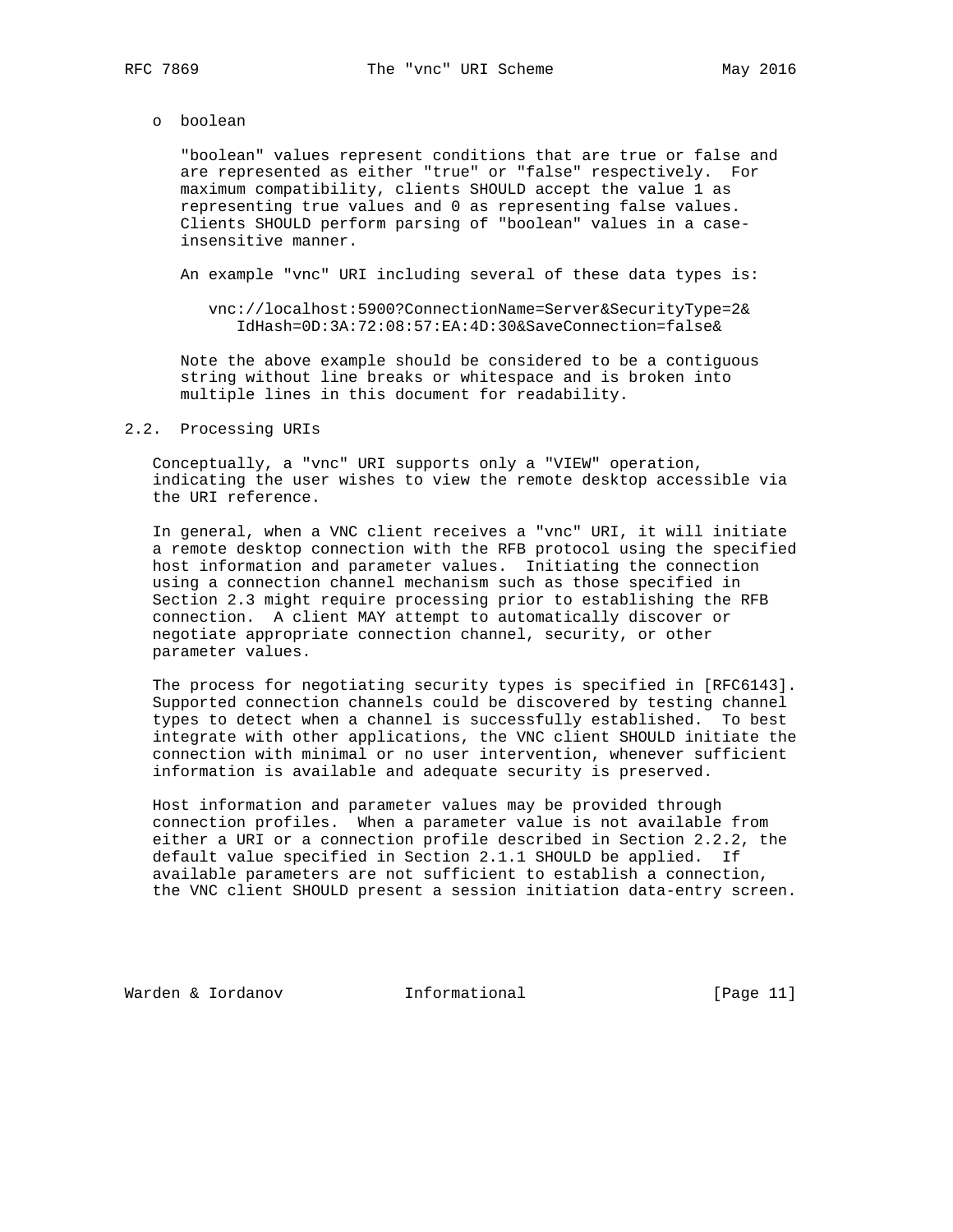# 2.2.1. Error Handling

 In a typical interactive environment, if an error prevents a session from being established, the VNC client presents an error message to the user. When the message is acknowledged, the console application can show a session initiation data-entry screen populated with available session parameters, or it can terminate. If an error occurs after a session is successfully established that terminates the connection, the VNC client presents a termination notification to the user. When the termination notification is acknowledged, the client can present a reconnection prompt or terminate.

 When an error occurs in a dedicated environment (such as a kiosk system), the system can transmit an alert to the remote operator, record a log entry, and execute appropriate fallback behavior such as automatically attempting to reestablish a session or displaying a generic message requesting servicing.

#### 2.2.2. Connection Profile Matching

 VNC clients MAY store remote desktop session settings in connection profiles. If the client is able to uniquely identify and associate a connection request with a connection profile based on the "ConnectionName" parameter value, remote host IP address, or hostname / fully qualified domain name, the VNC client SHOULD apply profile values for those settings that do not have values supplied in the "vnc" URI. When profile data is unavailable, the VNC client MAY apply global application defaults for settings not supplied in the URI and for which the scheme does not specify a default value. The VNC client MUST NOT override supplied parameters with profile values or global defaults.

 When the "SaveConnection" parameter value is true, within the VNC client, a connection profile SHOULD be created or updated with the values supplied in the "vnc" URI. Profile updates and storage should be consistent with the recommendations in Section 3.4.

#### 2.3. Connection Channel Types

## 2.3.1. The "Integrated SSH" Channel Type

 The "Integrated SSH" channel type establishes an SSH connection to a host, authenticates with SSH password authentication, establishes a secure tunnel to the VNC host/port, and then connects to the VNC server using a supported "SecurityType". The secure tunnel will provide encryption and data integrity, while verifying the public key authenticates the server. The SSH architecture is specified in [RFC4251]. The steps are detailed below:

Warden & Iordanov **Informational** [Page 12]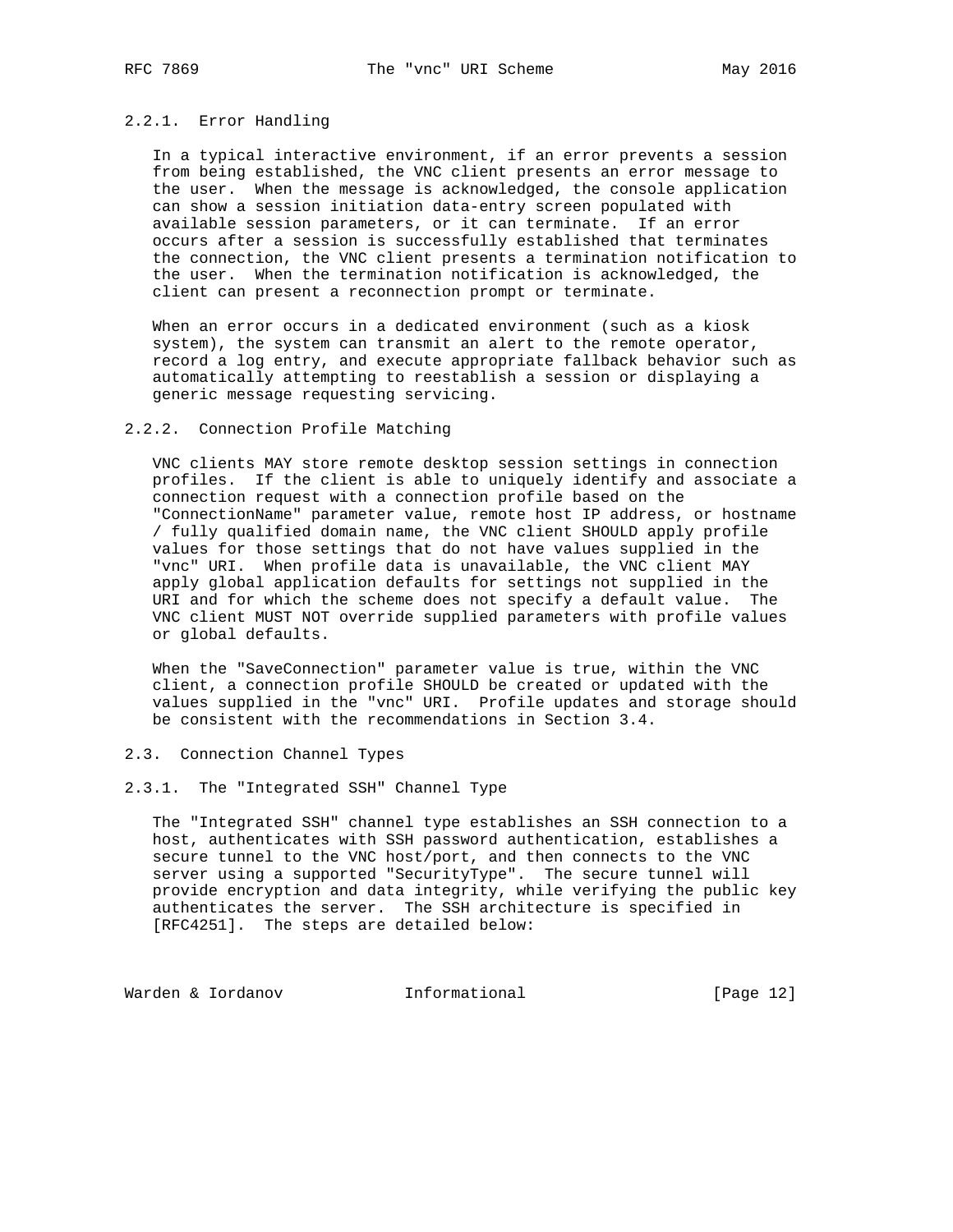- 1. The VNC client initiates a transport-level connection to the "SshHost" on the "SshPort" specified in the parameter values with a key exchange as described in [RFC4253].
- 2. When the VNC client receives the server key (or certificate), the hash of the key (or certificate) is computed using the algorithm corresponding to the "IdHashAlgorithm" parameter value and compared with the expected "IdHash" value (if available). If the certificate hash cannot be verified, the client alerts the user or operator. In a typical interactive environment, the alert provides the remote system's identifying information including the hash value and allows the user to terminate the connection. The alert could allow the user to accept the key and continue establishing the connection. In a dedicated environment (such as a kiosk system), the system can transmit an alert to the remote operator, record a log entry, and execute appropriate fallback behavior such as displaying a generic message requesting servicing.
- 3. The SSH client authenticates the user using the "SshUsername" and "SshPassword" parameter values according to the "password" authentication mechanism described in [RFC4252].
- 4. The SSH client opens a TCP/IP channel as specified in [RFC4254] from the local system to the system indicated by the <host> and <port> information values.
- 5. The VNC client establishes an RFB connection to the VNC server over the channel and authenticates using the "SecurityType" as described in [RFC6143] or other reference.

 The VNC client MAY establish the connection described in this section using an external SSH client, by launching the client and then connecting to a secure tunnel created between a local port and the VNC server.

 If the VNC client is supplied with additional parameters outside the scope of this document, it MAY perform a variation of these steps consistent with the underlying protocols, for example, by using "publickey" SSH client authentication [RFC4252] or providing another form of authentication to the VNC server. The specific negotiation of SSH parameters such as cipher suite configuration is outside the scope of this document.

 Many SSH clients present key hashes using MD5, and it can be expected that launching applications will specify the hash be displayed in the manner its users are familiar with.

Warden & Iordanov **Informational** [Page 13]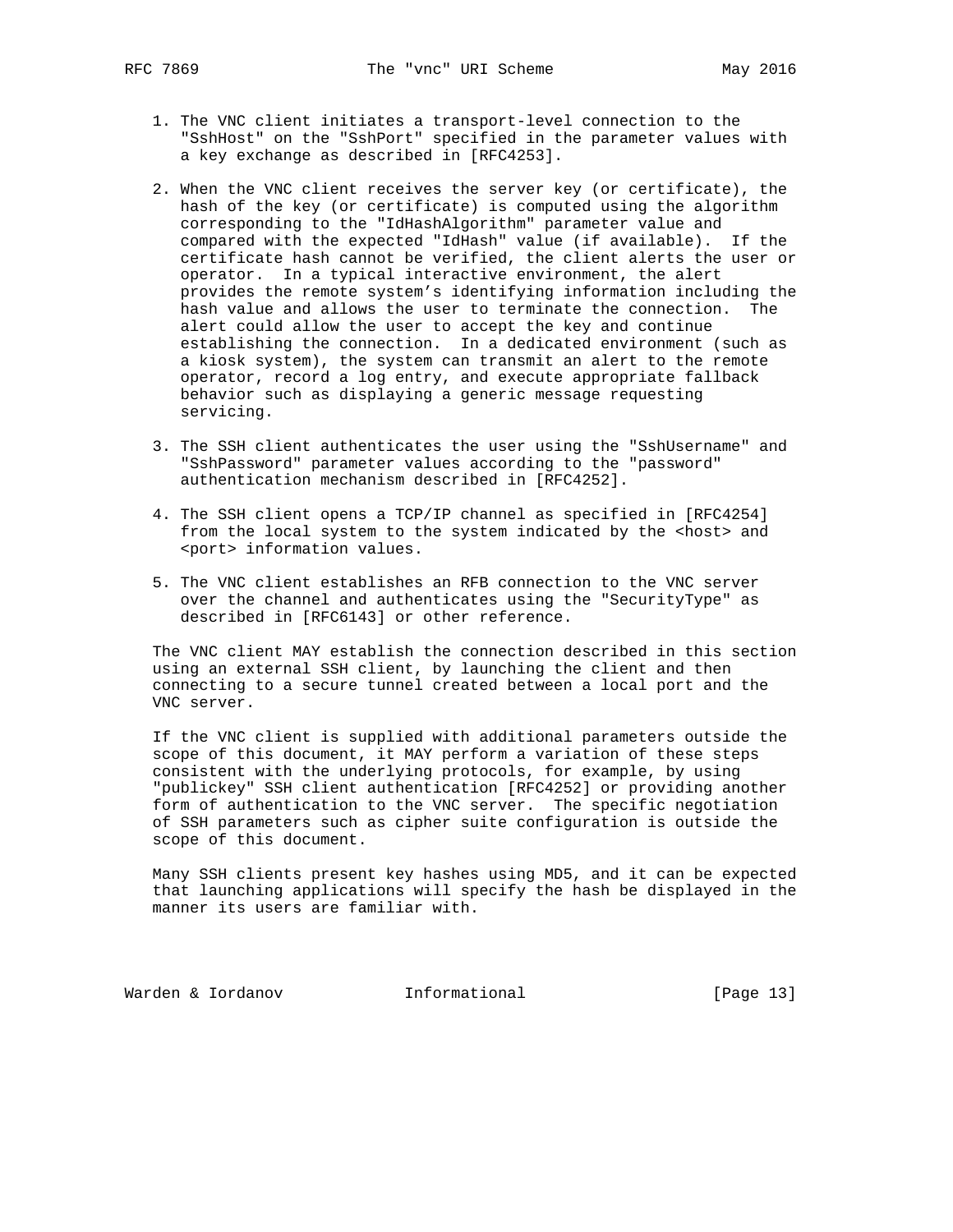For compatibility, when the "SecurityType" parameter value is "Integrated SSH" (24), a VNC client MUST treat the value as a request to use "Integrated SSH" as the "ChannelType". However, this value SHOULD NOT be supplied for the "SecurityType" parameter unless required for backward compatibility as the channel is established prior to connecting to the server and is not consistent with the negotiation of other security types.

# 2.3.2. The "Secure Tunnel" Channel Type

 The "Secure Tunnel" channel type establishes a TLS connection with a remote server using certificate authentication, over which a connection to the VNC server is established using a supported "SecurityType". The secure tunnel will provide encryption and data integrity, while verifying the certificate authenticates the server. The TLS protocol is specified in [RFC5246]. The steps are detailed below:

- 1. The VNC client initiates the TLS Handshake Protocol with a system indicated by the <host> and <port> information values.
- 2. When the server certificate is received, the hash of the key certificate is computed using the algorithm corresponding to the "IdHashAlgorithm" parameter value and compared with the expected "IdHash" value (if available). If the certificate hash cannot be verified, the client alerts the user or operator. In a typical interactive environment, the alert provides the remote system's identifying information and allows the user to terminate the connection. The alert could allow the user to accept the key and continue establishing the connection. In a dedicated environment (such as a kiosk system), the system can transmit an alert to the remote operator, record a log entry, and execute appropriate fallback behavior such as displaying a generic message requesting servicing.

 When providing identifying information of a host identified by an X.509 certificate [RFC5280] [X.509], the certificate subject, issuer, validity period, and certificate hash is typically included. The VNC client MAY verify the validity of the certificate. If the validity of a certificate is not confirmed, the alert includes a statement indicating such information has not been verified.

- 3. The client finishes establishing the TLS tunnel.
- 4. The VNC client establishes an RFB connection to the VNC server over the channel and authenticates using the "SecurityType" as described in [RFC6143] or other reference.

Warden & Iordanov **Informational** [Page 14]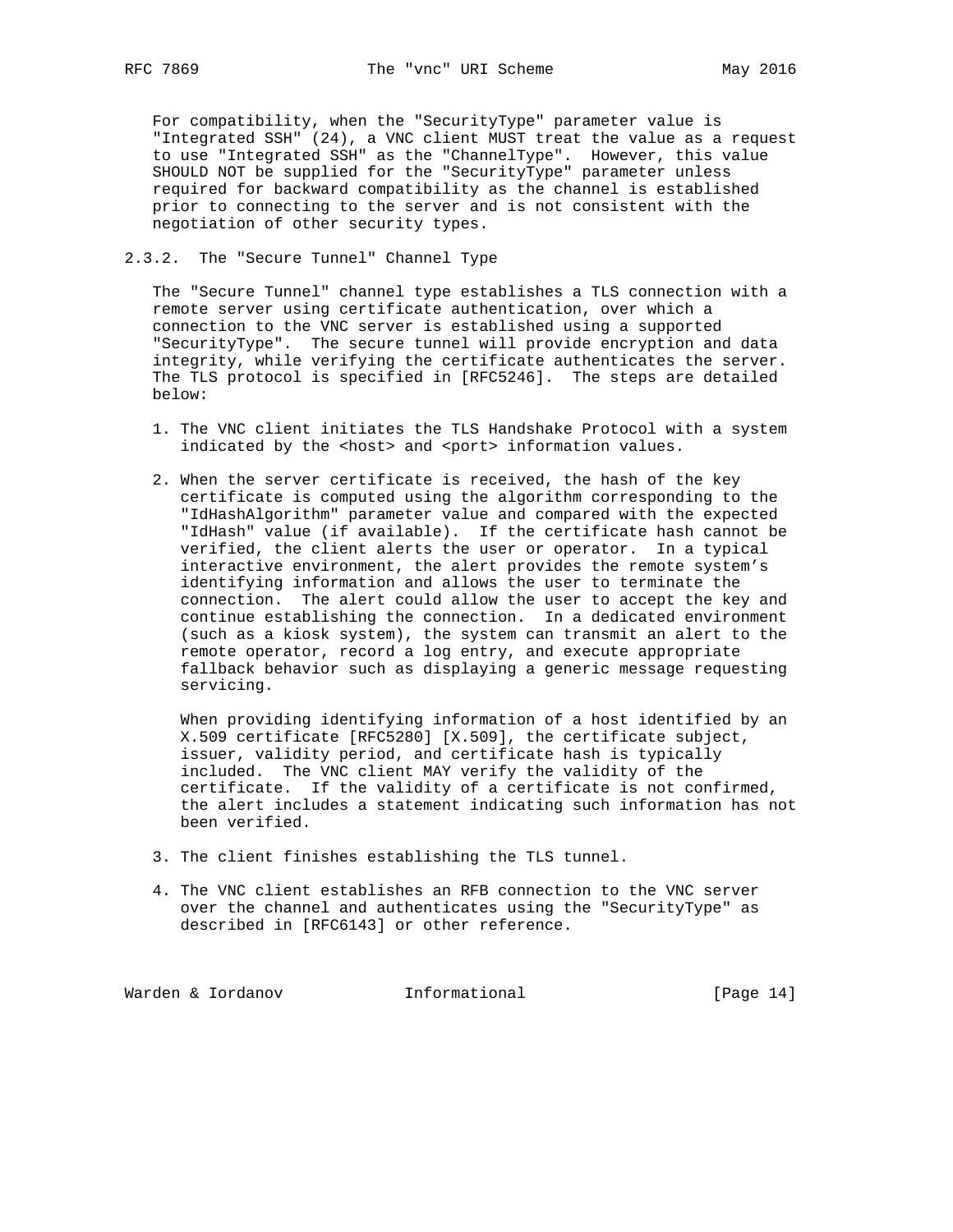If the VNC client is supplied with additional parameters, it MAY perform a variation of these steps consistent with the underlying protocols, for example, by providing another form of authentication to the VNC server. The negotiation of specific TLS parameters such as cipher suite configuration is outside the scope of this document.

 The TLS protocol provides backwards compatibility with SSLv3; however, due to known security flaws, it SHOULD NOT be used.

 For compatibility, when the "SecurityType" parameter value is "Secure Tunnel" (23), a VNC client MUST treat the value as a request to use "Secure Tunnel" as the "ChannelType". However, this value SHOULD NOT be supplied for the "SecurityType" parameter unless required for backward compatibility as the channel must be established prior to connecting to the server and is not consistent with the negotiation of other security types.

3. Security Considerations

 General security concerns involving URI schemes are discussed in [RFC3986]. In implementing support for the "vnc" URI scheme, areas for particular consideration include application trust, URI handling, host identification, and connection database security.

 Remote desktop connectivity requires the transmission of security credentials, which could be included in a URI. If those credentials are not kept secure, an attacker can gain access to any systems using those credentials. Host addresses and connection parameters might also be considered sensitive, as such information can be used in planning an attack.

 URIs can also contain host identification information. It is important to securely identify the remote host system to which a connection is established. If a user connects to an attacker's system, user data, including credentials, can be exposed.

 Note that the RFB protocol itself may not encrypt data. To protect data in transit, RFB should be tunneled over TLS [RFC5246], SSH [RFC4251], or another secure protocol.

 Some VNC systems can be used without authentication. To protect the remote host, strong passwords or other authentication mechanisms need to be used.

Warden & Iordanov Informational [Page 15]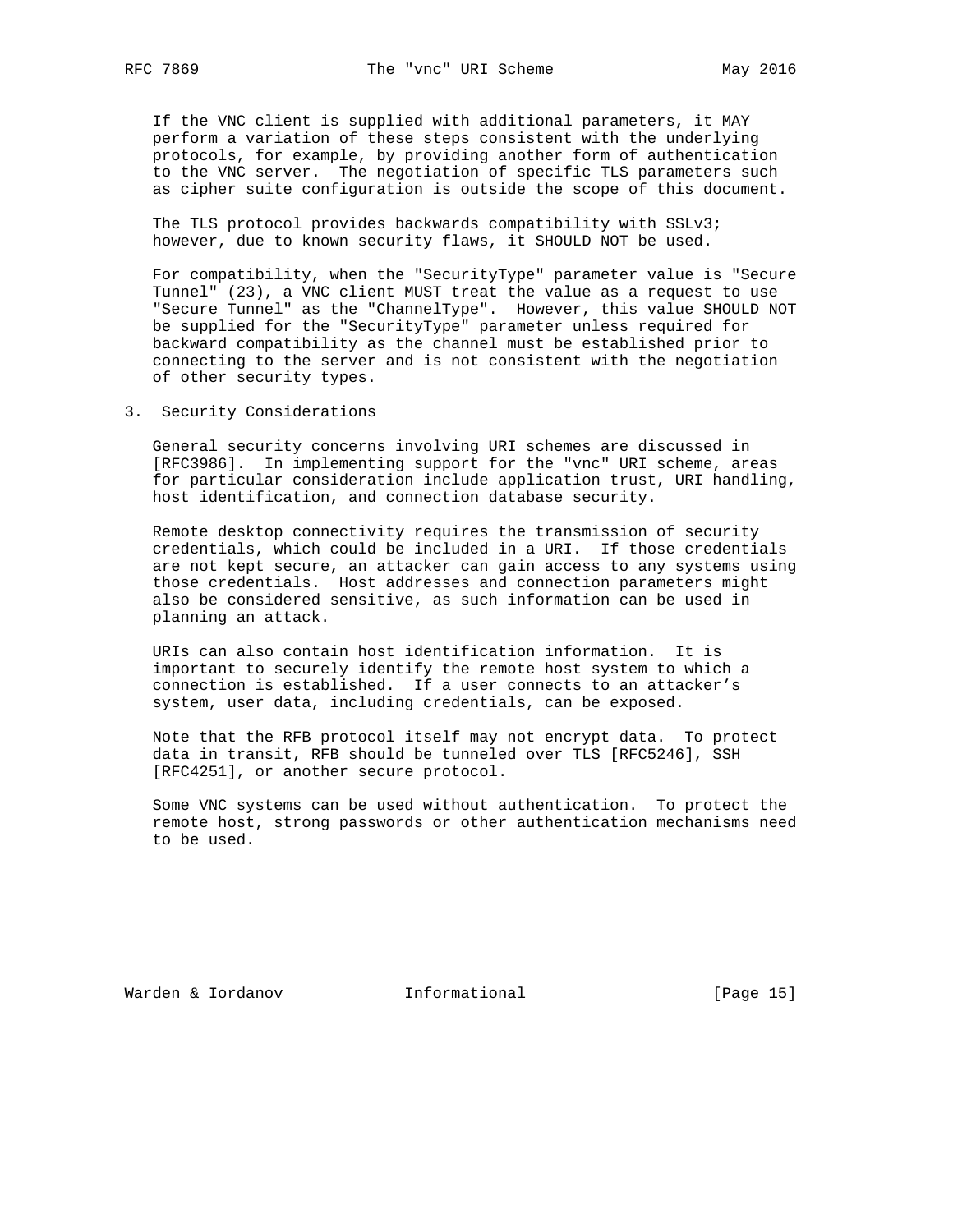#### 3.1. Application Trust

 A malicious application receiving VNC credentials via URI or other means can obviously misuse those credentials. To protect against this, users should only install applications from trusted sources. The integrity of application packages can be verified through digital signatures.

 Applications launching VNC clients can elect to launch only particular trusted clients and can specify those clients through platform-specific mechanisms. Package integrity can be verified programmatically by querying the package manager for digital signatures or other platform-specific means.

 The risk to a VNC client from a launching application is generally much lower, since the launching application will not receive credentials or data from the client. A VNC client can verify its caller thorough platform-specific means.

 VNC clients ought not to accept potentially destructive parameters from untrusted launching applications without explicit user confirmation. For example, a client-specific parameter that runs an arbitrary command upon establishing an SSH connection used for VNC tunneling is potentially destructive and high risk.

### 3.2. URI Handling

 Within a mobile or desktop environment, application launch will typically involve in-memory URI data transmission facilitated and secured by the operating system.

 When "vnc" URIs are exchanged or used within a system, their contents might be exposed by process listings or other instrumentation. Users need to avoid including sensitive information in "vnc" URIs that could be exposed to unauthorized observation.

 If sensitive URI information is exchanged across a network, for example, by providing a list of connection URIs in a web page, the data needs to be encrypted in transit and only be accessible to authorized users.

 When an application detects potentially sensitive information in a "vnc" URI, it needs to be handled securely or discarded. In particular, URI data on persistent storage needs to be encrypted as described in Section 3.4.

Warden & Iordanov **Informational** [Page 16]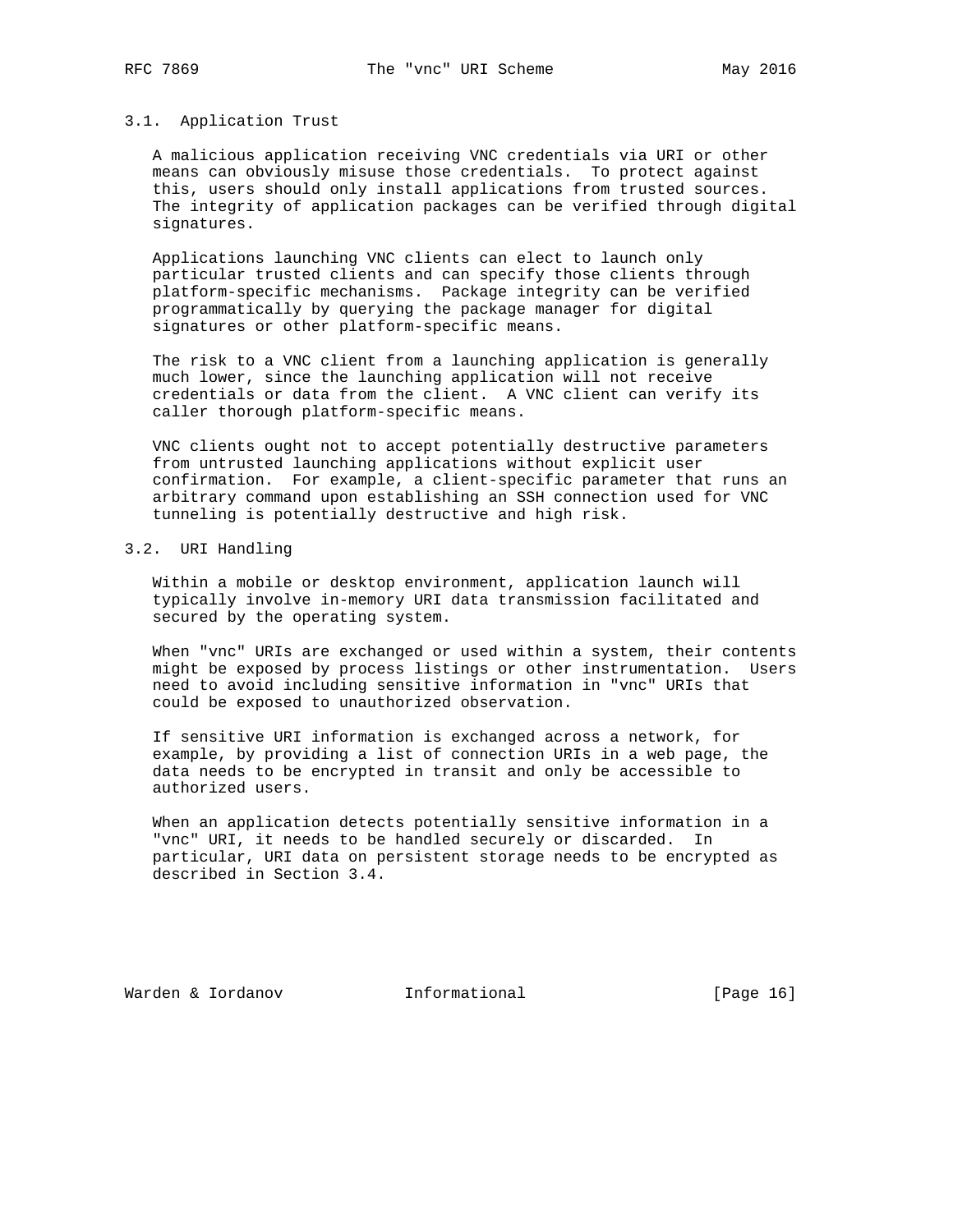Since "vnc" URIs may contain sensitive information, applications should avoid logging the URIs even when errors occur. Users need to avoid including sensitive information in "vnc" URIs that are used with applications where logging is unavoidable.

 Applications that process URIs in a generic way, such as web browsers, might not detect that sensitive information is contained in a URI and could cache or store that information insecurely. It is advisable to avoid including credentials and other sensitive information in URIs that are likely to be processed in a generic way unless such caching and storage is disabled or otherwise secured.

## 3.3. Host Identification

 In the absence of verifiable host identification, a VNC client application is vulnerable to spoofing and man-in-the-middle attacks that capture VNC or host OS credentials and user data. To prevent such attacks, administrators SHOULD secure their VNC communications with TLS [RFC5246] or SSH [RFC4251] tunnels or other connection mechanisms identifying remote hosts via certificate or public key. VNC clients MUST verify the respective certificates or public keys to confirm the remote host's identity.

 An application launching a VNC client via URI MAY provide a certificate hash or public key hash identifying the remote host. VNC clients maintaining a connection database can also store certificate or public key data suitable for validating a host's identity.

 If connecting to a system identified by certificate or public key and a remote system ID hash cannot be matched to available identifying data, the VNC client needs to alert the user or operator. In a typical interactive environment, the alert will provide the remote system's identifying information and allow the user to terminate the connection. The alert can allow the user to accept the information and continue establishing the connection. In a dedicated environment (such as a kiosk system), the system can transmit an alert to the remote operator, record a log entry, and execute appropriate fallback behavior such as displaying a generic message requesting servicing.

 When providing identifying information of a host identified by an X.509 certificate [RFC5280] [X.509], the certificate subject, issuer, validity period, and certificate hash need to be included. The VNC client can verify the certificate validity. If the validity of a certificate is not determined, the alert needs to include a statement indicating such information has not been verified.

Warden & Iordanov **Informational** [Page 17]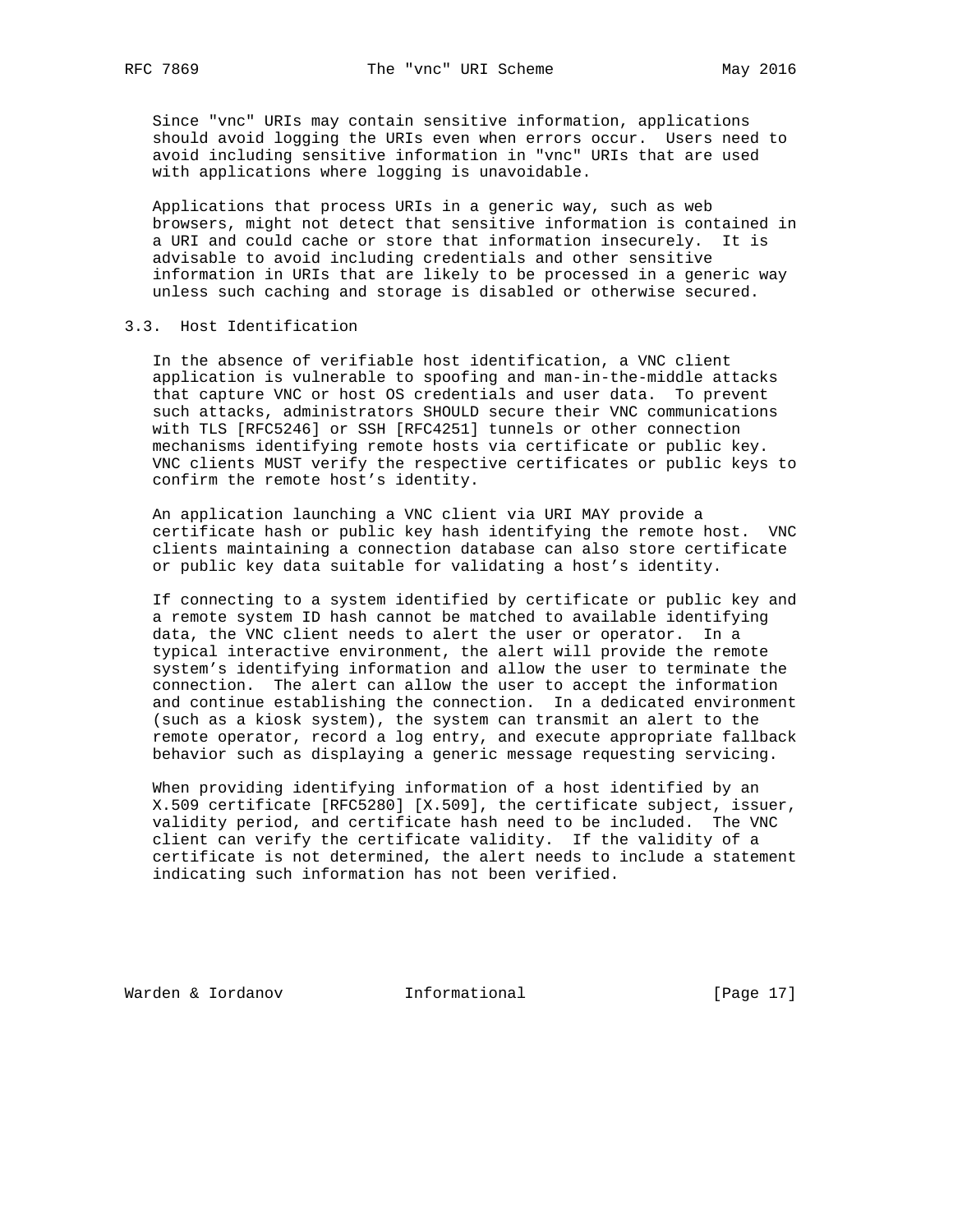Identifying information of a host identified by public key, such as the endpoint of an SSH connection using a raw key, needs to include a hash of the key.

3.4. Connection Database Integrity

 A VNC client application and/or launching application can maintain a connection database containing remote host information, credentials, and/or connection parameters. Applications storing credentials need to ensure they are stored in an encrypted format with a decryption process requiring user-supplied or device-specific data. If supported, it is advisable for applications to have a setting disabling storage of credentials.

 If available, the VNC client connection database can store certificate or public key data used to verify host identification. To prevent a malicious URI from overriding the database, if identification information in the URI conflicts with information in the database, the user or operator needs to be alerted. In a typical interactive environment, the user can be prompted to accept the new information prior to updating the database.

4. IANA Considerations

 The "vnc" scheme has been registered in the "Uniform Resource Identifier (URI) Schemes" registry.

 The "Remote Framebuffer Security Types", "VNC URI Connection Channel Types", "VNC URI ID Hash Algorithms", and "VNC URI Parameters" registries support elements of the scheme.

4.1. "vnc" Scheme

 IANA has added the "vnc" scheme to the "Uniform Resource Identifier (URI) Schemes" registry with description "Remote Framebuffer Protocol" and reference to this document. A registration template is provided in Appendix A.

 The IANA schemes registry is currently located at <http://www.iana.org/assignments/uri-schemes>.

4.2. Remote Framebuffer Security Types

 This document references the existing IANA "Remote Framebuffer Security Types" registry in specifying security type options. RFB security types are supported in "vnc" URIs.

Warden & Iordanov **Informational** [Page 18]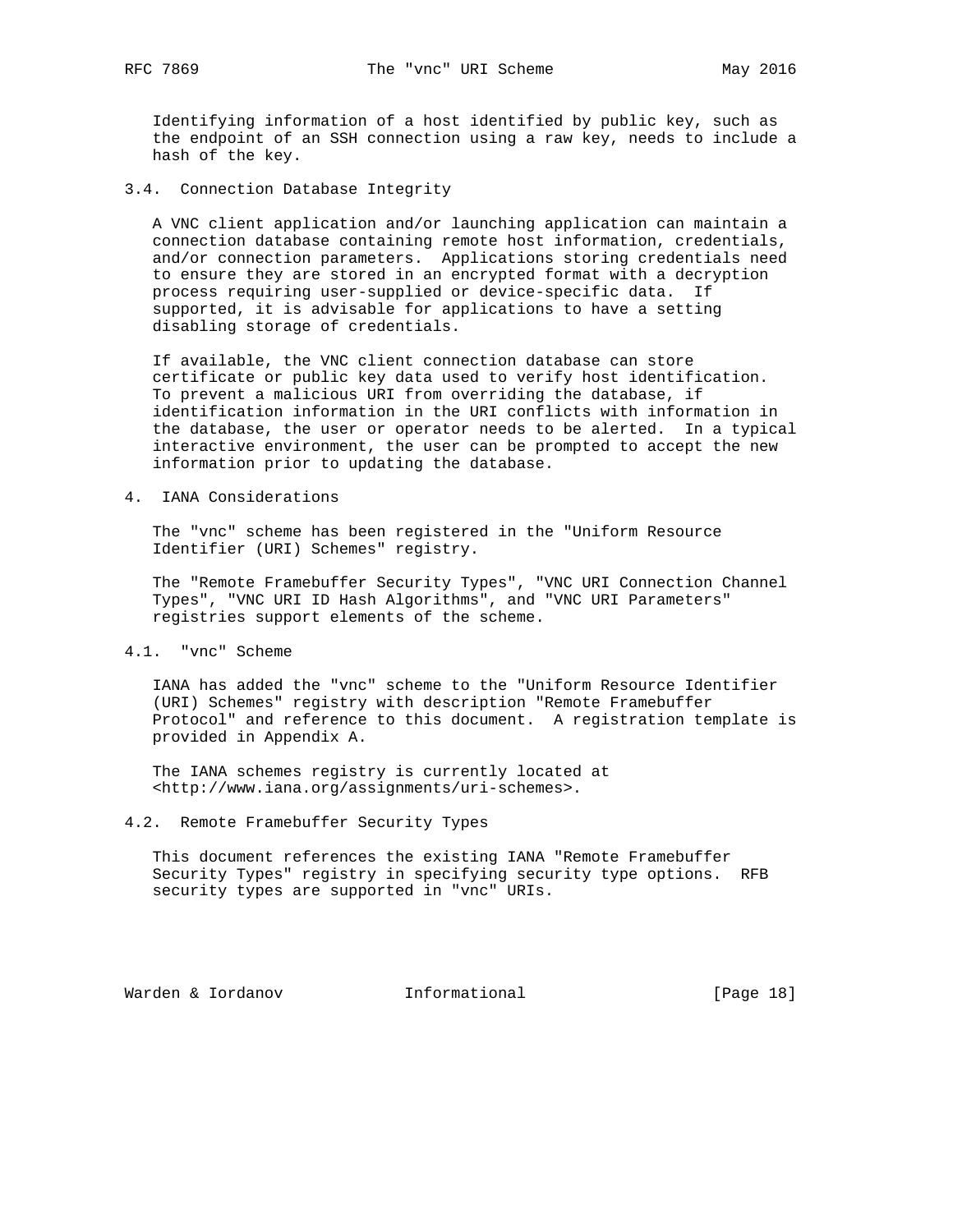Security mechanisms integrated with VNC clients might need to alter the process by which a connection is established prior to the security handshake described in Section 7.1.2 of [RFC6143]. Such mechanisms should be reflected in the "VNC URI Connection Channel Types" registry described in Section 4.4 of this document rather than the "Remote Framebuffer Security Types" registry, as their use cannot be negotiated by the mechanism specified in [RFC6143].

 Exceptions can be made for backwards compatibility. IANA has updated the "Secure Tunnel" and "Integrated SSH" security types to refer to this document.

4.3. VNC URI Group

 IANA has created a "Virtual Network Computing (VNC) Uniform Resource Identifier (URI)" group. This group contains application-level, URI related registries distinct from those used by the RFB protocol itself.

4.4. VNC URI Connection Channel Types

 IANA has created a "VNC URI Connection Channel Types" registry within the "Virtual Network Computing (VNC) Uniform Resource Identifier (URI)" group. The registry includes Value, Description, and Reference columns. The initial contents of the registry are described in this document. The values of the "Secure Tunnel" and "Integrated SSH" types are copied from the RFB Security Types registry. They are:

| Value | Description    | Reference     |
|-------|----------------|---------------|
|       |                |               |
|       | Reserved       | this document |
|       | Standard TCP   | this document |
| 23    | Secure Tunnel  | this document |
| 24    | Integrated SSH | this document |

The maximum acceptable value is 2,147,483,647.

 Future assignments to this registry should be made through the "First Come First Served" process described in [RFC5226].

4.5. VNC URI ID Hash Algorithms

 IANA has created a "VNC URI ID Hash Algorithms" registry within the "Virtual Network Computing (VNC) Uniform Resource Identifier (URI)" group. The registry includes Value, Description, and Reference columns.

Warden & Iordanov **Informational** [Page 19]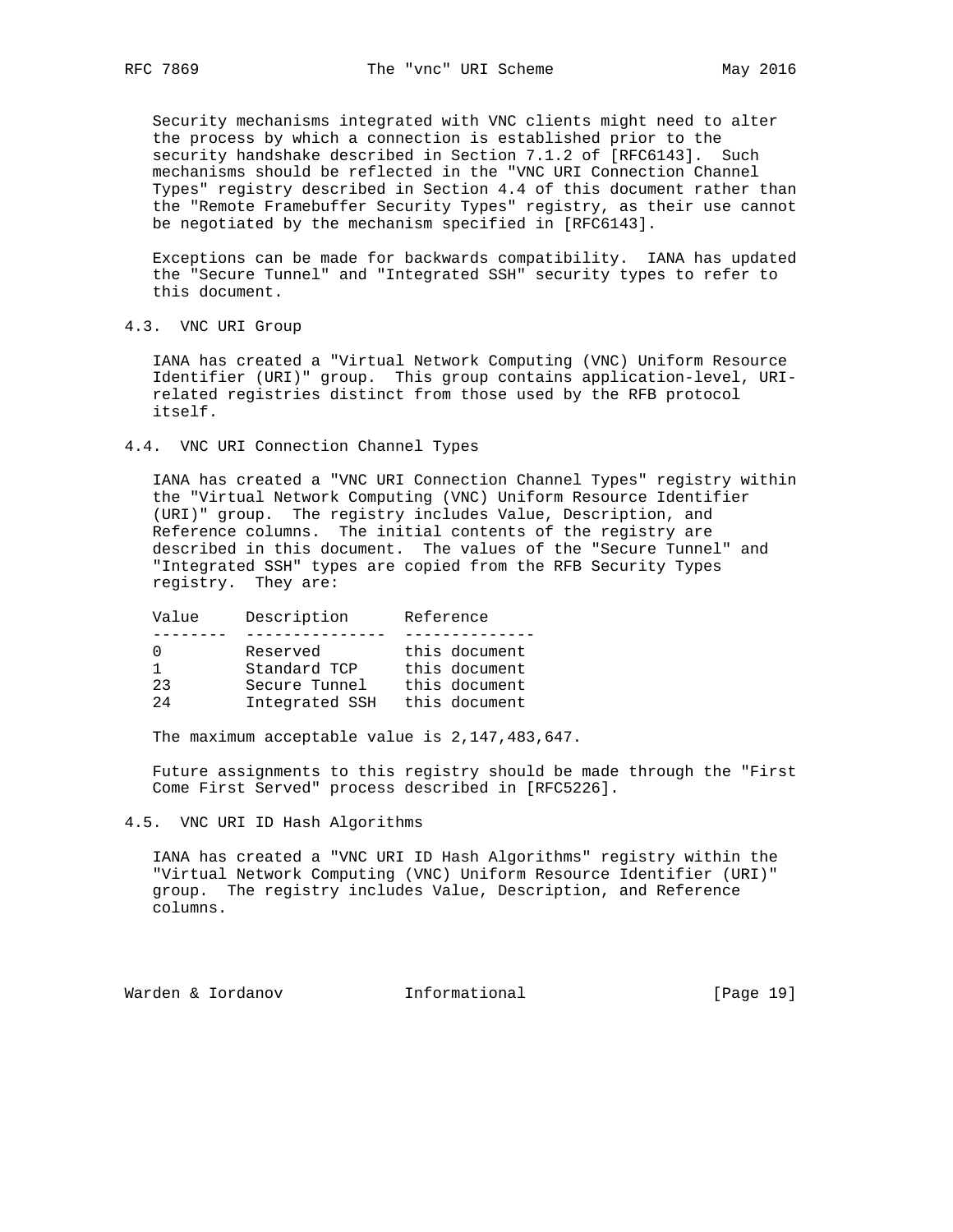The initial hash algorithms specified are a subset of the algorithms contained in the "TLS HashAlgorithm Registry". The initial contents of the registry are:

| Value | Description | Reference     |
|-------|-------------|---------------|
|       |             |               |
|       | Reserved    | this document |
|       | MD5         | this document |
| 2     | SHA1        | this document |
|       | SHA256      | this document |

The maximum acceptable value is 2,147,483,647.

 Future assignments to this registry should be made through the "First Come First Served" process described in [RFC5226].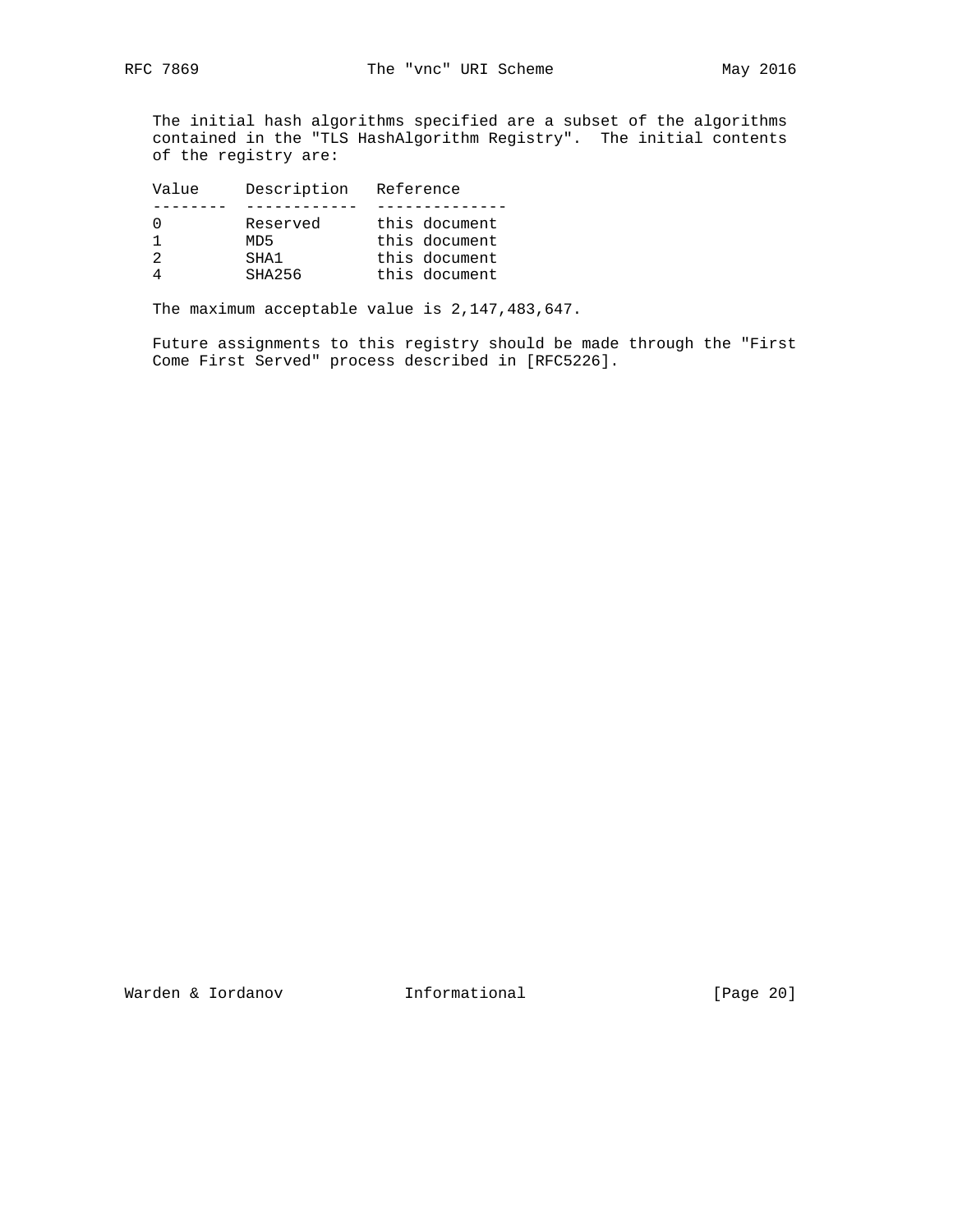# 4.6. VNC URI Parameters

 IANA has created a "VNC URI Parameters" registry within the "VNC URI" group.

The initial contents are described in this document. They are:

| Name            | Description                                          | Reference     |
|-----------------|------------------------------------------------------|---------------|
| ConnectionName  | Name of connection profile                           | this document |
| VncUsername     | VNC server username                                  | this document |
| VncPassword     | VNC server password                                  | this document |
| SecurityType    | RFB security type used                               | this document |
| ChannelType     | Connection channel type                              | this document |
| SshHost         | SSH server hostname or IP                            | this document |
| SshPort         | SSH server port                                      | this document |
| SshUsername     | SSH username                                         | this document |
| SshPassword     | SSH password                                         | this document |
| IdHashAlgorithm | Hash algorithm used with<br>"IdHash" parameter       | this document |
| IdHash          | Expected hash of remote<br>public key or certificate | this document |
| ColorLevel      | Client color depth/mode                              | this document |
| ViewOnly        | Client is view only                                  | this document |
| SaveConnection  | Store connection info                                | this document |
|                 |                                                      |               |

 Future assignments to this registry should be made through the "First Come First Served" process described in [RFC5226].

Warden & Iordanov **Informational** [Page 21]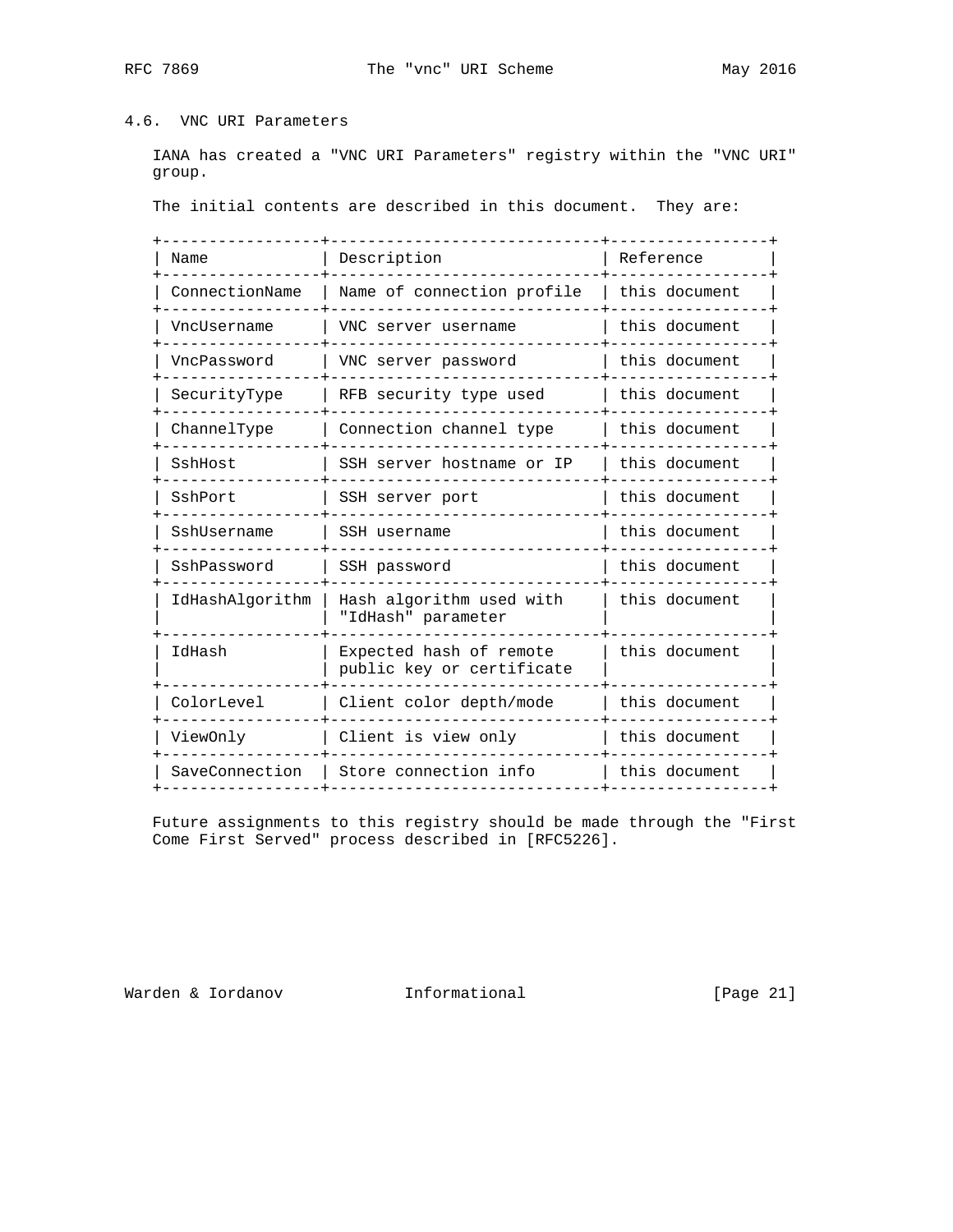# 5. References

- 5.1. Normative References
	- [RFC1321] Rivest, R., "The MD5 Message-Digest Algorithm", RFC 1321, DOI 10.17487/RFC1321, April 1992, <http://www.rfc-editor.org/info/rfc1321>.
	- [RFC2119] Bradner, S., "Key words for use in RFCs to Indicate Requirement Levels", BCP 14, RFC 2119, DOI 10.17487/RFC2119, March 1997, <http://www.rfc-editor.org/info/rfc2119>.
	- [RFC3629] Yergeau, F., "UTF-8, a transformation format of ISO 10646", STD 63, RFC 3629, DOI 10.17487/RFC3629, November 2003, <http://www.rfc-editor.org/info/rfc3629>.
	- [RFC3986] Berners-Lee, T., Fielding, R., and L. Masinter, "Uniform Resource Identifier (URI): Generic Syntax", STD 66, RFC 3986, DOI 10.17487/RFC3986, January 2005, <http://www.rfc-editor.org/info/rfc3986>.
	- [RFC4251] Ylonen, T. and C. Lonvick, Ed., "The Secure Shell (SSH) Protocol Architecture", RFC 4251, DOI 10.17487/RFC4251, January 2006, <http://www.rfc-editor.org/info/rfc4251>.
	- [RFC4252] Ylonen, T. and C. Lonvick, Ed., "The Secure Shell (SSH) Authentication Protocol", RFC 4252, DOI 10.17487/RFC4252, January 2006, <http://www.rfc-editor.org/info/rfc4252>.
	- [RFC4253] Ylonen, T. and C. Lonvick, Ed., "The Secure Shell (SSH) Transport Layer Protocol", RFC 4253, DOI 10.17487/RFC4253, January 2006, <http://www.rfc-editor.org/info/rfc4253>.
	- [RFC4254] Ylonen, T. and C. Lonvick, Ed., "The Secure Shell (SSH) Connection Protocol", RFC 4254, DOI 10.17487/RFC4254, January 2006, <http://www.rfc-editor.org/info/rfc4254>.
	- [RFC5234] Crocker, D., Ed., and P. Overell, "Augmented BNF for Syntax Specifications: ABNF", STD 68, RFC 5234, DOI 10.17487/RFC5234, January 2008, <http://www.rfc-editor.org/info/rfc5234>.
	- [RFC5246] Dierks, T. and E. Rescorla, "The Transport Layer Security (TLS) Protocol Version 1.2", RFC 5246, DOI 10.17487/RFC5246, August 2008, <http://www.rfc-editor.org/info/rfc5246>.

Warden & Iordanov **Informational** [Page 22]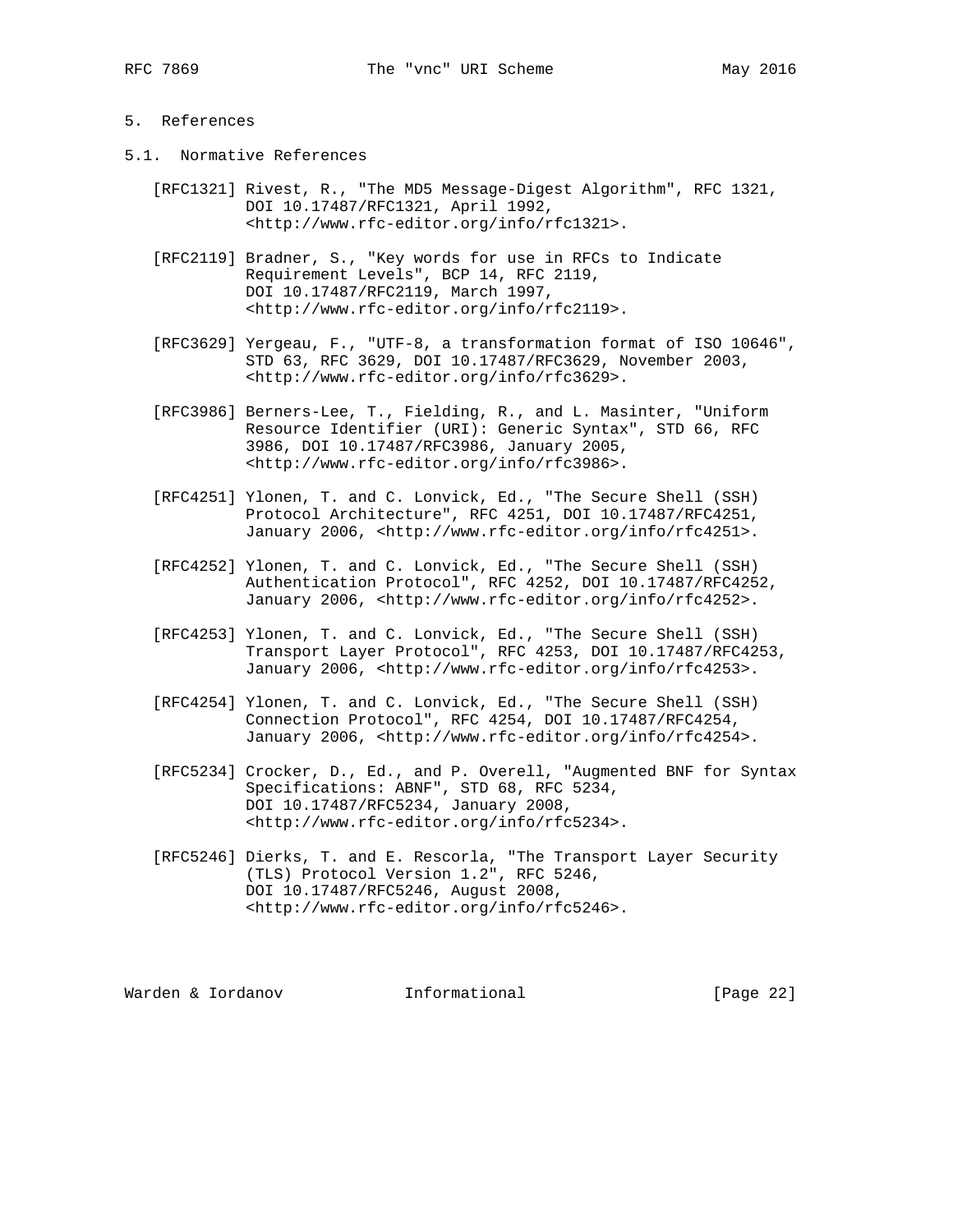- [RFC5280] Cooper, D., Santesson, S., Farrell, S., Boeyen, S., Housley, R., and W. Polk, "Internet X.509 Public Key Infrastructure Certificate and Certificate Revocation List (CRL) Profile", RFC 5280, DOI 10.17487/RFC5280, May 2008, <http://www.rfc-editor.org/info/rfc5280>.
- [RFC6143] Richardson, T. and J. Levine, "The Remote Framebuffer Protocol", RFC 6143, DOI 10.17487/RFC6143, March 2011, <http://www.rfc-editor.org/info/rfc6143>.
- [SHS] National Institute of Standards and Technology, "Secure Hash Standard", NIST FIPS PUB 180-4, DOI 10.6028/NIST.FIPS.180-4, August 2015.
- 5.2. Informative References
	- [RFC5226] Narten, T. and H. Alvestrand, "Guidelines for Writing an IANA Considerations Section in RFCs", BCP 26, RFC 5226, DOI 10.17487/RFC5226, May 2008, <http://www.rfc-editor.org/info/rfc5226>.
	- [RFC7595] Thaler, D., Ed., Hansen, T., and T. Hardie, "Guidelines and Registration Procedures for URI Schemes", BCP 35, RFC 7595, DOI 10.17487/RFC7595, June 2015, <http://www.rfc-editor.org/info/rfc7595>.
	- [X.509] ITU-T, "Information technology Open Systems Interconnection - The Directory: Public-key and attribute certificate frameworks", ITU-T Recommendation X.509, ISO/IEC 9594-8, 2005.

Warden & Iordanov **Informational** [Page 23]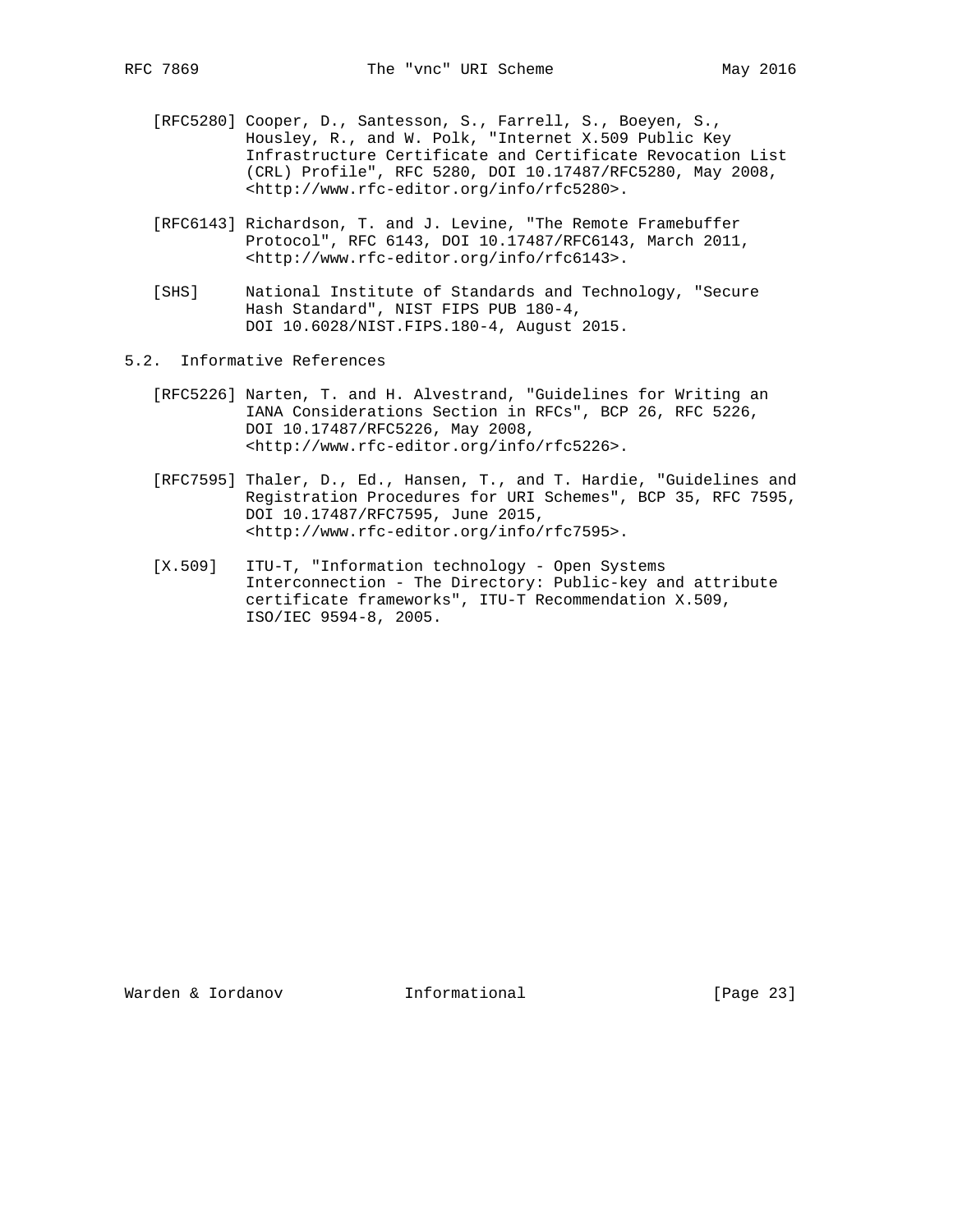Appendix A. "vnc" URI Template

 This template is provided for registration of the "vnc" URI in the IANA "Uniform Resource Identifier (URI) Schemes" registry as specified in [RFC7595].

Scheme name: vnc

Status: Permanent

 Applications/protocols that use this scheme name: Virtual Network Computing (VNC) remote desktop applications use vnc URIs. VNC applications use the Remote Framebuffer (RFB) protocol.

Contact: IESG <iesg@ietf.org>.

 Change Controller: See the authors of this document. Change control is through the IESG on behalf of the IETF <iesg@ietf.org>.

References: This document.